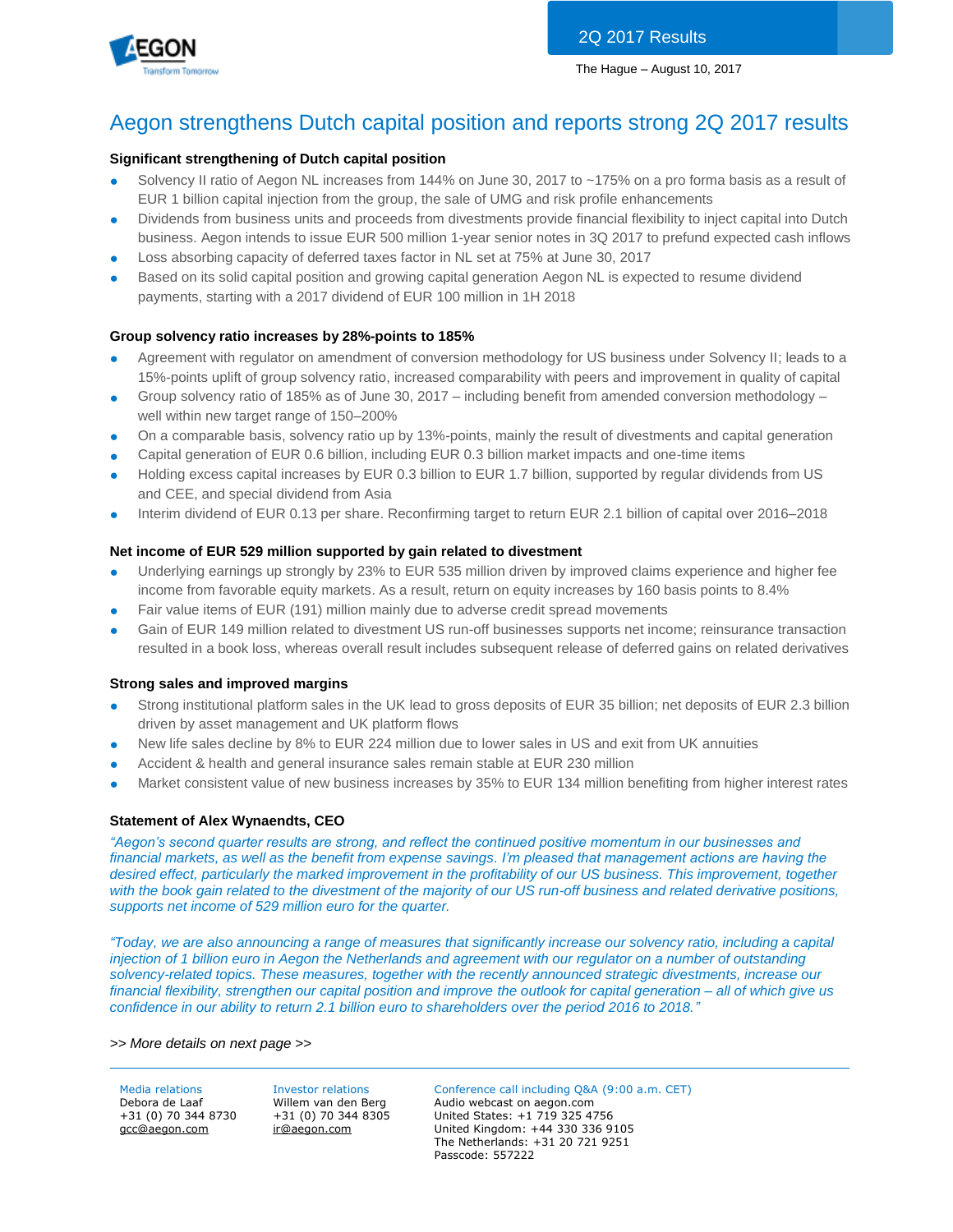

## **Key performance indicators**

| <b>Report Follows</b> make to be        |                |          |         |      |         |                  |                     |       |               |
|-----------------------------------------|----------------|----------|---------|------|---------|------------------|---------------------|-------|---------------|
| 12<br><b>EUR</b> millions               | Notes          | 20 20 17 | 20 2016 | $\%$ | 10 2017 |                  | % YTD 2017 YTD 2016 |       | $\frac{0}{0}$ |
| Underlying earnings before tax          |                | 535      | 435     | 23   | 488     | $\boldsymbol{v}$ | 1,022               | 897   | 14            |
| Net income / (loss)                     |                | 529      | (385)   | n.m. | 378     | 40               | 907                 | (242) | n.m.          |
| <b>Sales</b>                            | $\overline{2}$ | 3,937    | 2,765   | 42   | 3,942   |                  | 7,880               | 6,324 | 25            |
| Market consistent value of new business | 3              | 134      | 100     | 35   | 172     | (22)             | 306                 | 232   | 32            |
| Return on equity                        | 4              | 8.4%     | 6.8%    | 23   | 7.2%    | 15               | 7.8%                | 7.1%  | 11            |

*Note: All comparisons in this release are against the second quarter of 2016, unless stated otherwise.*

# Details on strengthening of capital position

## **Significant increase of Dutch capital ratio**

The Solvency II ratio of Aegon the Netherlands is expected to increase from 144% on June 30, 2017 to ~175% on a pro forma basis reflecting a EUR 1 billion capital injection from the group in the third quarter of 2017, the recently announced sale of Unirobe Meeùs Groep (UMG), and risk profile enhancements. This will enable the Dutch business to focus on executing its strategy in order to grow future capital generation.

Strong cash flows to the holding provide Aegon with the financial flexibility to inject capital into its Dutch business. These cash flows will come in the form of dividends upstreamed by the business units and proceeds from divestments in the second half of 2017 which are subject to customary regulatory approval. The company plans to issue EUR 500 million 1-year senior notes in the third quarter of 2017 to prefund the expected cash inflows in order to inject the full EUR 1 billion into the Dutch business by September 30, 2017.

After extensive discussions with the Dutch Central Bank (DNB), Aegon has also resolved a number of outstanding methodological matters with respect to its partial internal model. Following agreement on the interpretation of DNB's guidance on the loss absorbing capacity of deferred taxes (LAC-DT), Aegon set the LAC-DT factor in the Netherlands at 75% at June 30, 2017. The LAC-DT factor will be calculated on a quarterly basis using the agreed methodology.

The Solvency II ratio of Aegon the Netherlands is expected to be well within the updated target range of 150–190% by year-end 2017. As a result of the improvement in its capital ratio and the closing of current methodological discussions with DNB, the Dutch business is expected to be in a position to resume dividend payments to the group. Aegon the Netherlands intends to pay a 2017 dividend of EUR 100 million in the first half of 2018, subject to market conditions and regular governance in line with its capital management policy. Thereafter, Aegon the Netherlands will resume a pattern of interim and final dividends.

### **Amendment of US conversion methodology**

Aegon has also obtained approval from DNB to amend the conversion methodology for its US business under Solvency II. This methodology is consistent with EIOPA's guidance on how to calculate group solvency in the context of equivalence. It includes lowering of the conversion factor from 250% to 150% RBC and reducing own funds by 100% RBC requirement to reflect transferability restrictions. The methodology is subject to annual review. The change in methodology leads to an increase in Aegon's group solvency ratio by 15%-points, enhances comparability with European peers and improves the quality of capital. Under the new methodology restricted and unrestricted tier-1 capital as a percentage of the Solvency Capital Requirement increase significantly.

### **Updated solvency target ranges**

Including the benefit from the amended conversion methodology, the group solvency ratio amounts to 185% as of June 30, 2017. This is well within the new group target range of 150–200%. The change compared with the old target range of 140–170% reflects the amendment of the conversion methodology for Aegon's US business, and the updated Solvency II target ranges for both the Netherlands (150–190%) and the United Kingdom (145–185%). The increased target ranges for the Netherlands and the United Kingdom are part of the company's new capital management policy. Aegon decided to update its capital management policy for its operating entities to protect the execution of the strategy, capital generation and dividends.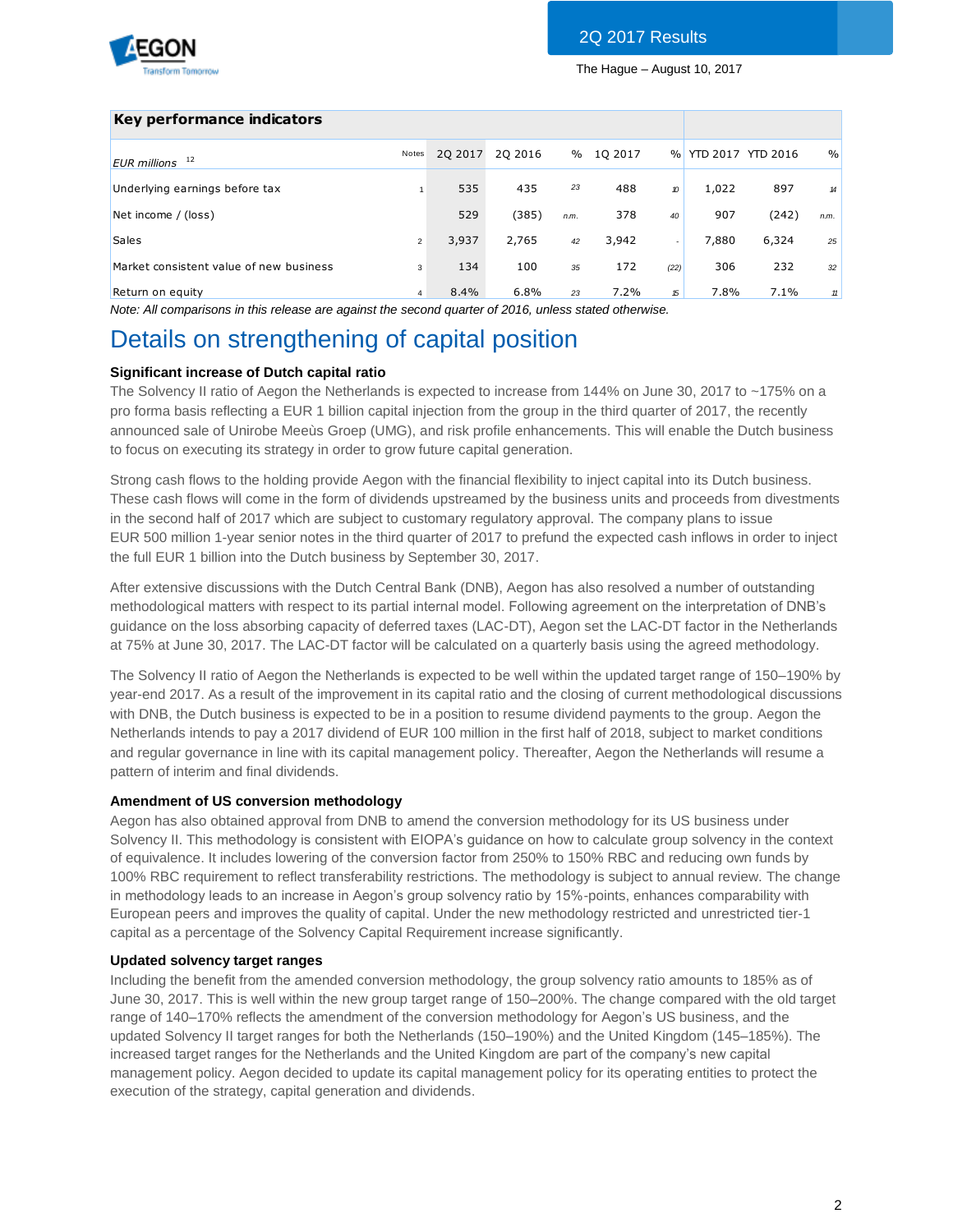

# Strategic highlights

- **Aegon divests businesses to increase its financial flexibility**
- **Kames Capital named Property Manager of the Year**
- **Role created to drive new Transamerica workplace service model**
- **Aegon launches enhanced 'Mijn Aegon' app to simplify self-service in the Netherlands**

## **Aegon's ambition**

Aegon's ambition is to be a trusted partner for financial solutions at every stage of life, and to be recognized by its customers, business partners and society as a company that puts the interests of its customers first in everything it does. In addition, Aegon wants to be regarded by its employees as an employer of choice, engaging and enabling them to succeed. This ambition is supported by four strategic objectives embedded in all Aegon businesses: Optimized portfolio, Operational excellence, Customer loyalty, and Empowered employees.

## **Optimized portfolio**

Aegon accelerated the execution of its strategy by announcing three divestments in the past three months. The transactions increase Aegon's financial flexibility by releasing over EUR 1 billion of capital and by enhancing Aegon's group solvency ratio by approximately 10%-points.

In the United States, Aegon completed the divestment of its two largest US run-off businesses – the payout annuity business and the Bank Owned / Corporate Owned Life Insurance (BOLI/COLI) business – to Wilton Re in the second quarter. Through the transaction Aegon has achieved its objective to reduce the amount of capital allocated to its run-off businesses by USD 1 billion before the end of 2018. The divestment and related management actions are expected to result in a capital release of approximately USD 700 million in 2017. This capital release is expected to raise Aegon's group solvency ratio by approximately 6%-points, of which 5%-points were realized in the second quarter of 2017.

The divestment of these run-off businesses resulted in a post-tax book gain of USD 161 million (EUR 149 million). Whereas the reinsurance transaction itself resulted in a book loss, the overall result also includes a USD 493 million (EUR 456 million) post-tax release of deferred gains related to the discontinuance of hedge accounting for certain cash flow hedges associated with the payout annuity block. Subsequent to closing the transaction on June 28, 2017, as part of its second quarter 2017 closing process, management concluded to discontinue the hedge accounting treatment for previously closed forward starting swaps that were linked to the assets transferred or sold as part of this divestment. As a consequence of the discontinuance of hedge accounting treatment, the deferred gains have been recycled from revaluation reserves to other income.

On August 8, Aegon announced the sale of UMG to Aon Groep Nederland for EUR 295 million. UMG is a top-3 independent financial advisory group in the Netherlands, which provides advice and insurance products to both retail and wholesale customers. This transaction allows the company to focus on those businesses that are core to its strategy. The divestment is expected to result in an increase of Solvency II capital of approximately EUR 225 million, which will be retained in Aegon the Netherlands. This will improve the group solvency ratio by an estimated 2.5%-points. The transaction will lead to a book gain of approximately EUR 180 million upon closing, which will be reported in Other income at the time of closing.

On August 10, Aegon announced the sale of Aegon Ireland plc to AGER Bermuda Holding Ltd., the holding company of the European operations of Athene Holding Ltd. This transaction will further optimize Aegon's portfolio of businesses and increase its financial flexibility. The proceeds from the divestment of Aegon Ireland, a provider of unit linked guarantee and offshore bond products predominantly in the United Kingdom, will be 81% of the Own Funds at the end of 2017. Solvency II Own Funds of Aegon Ireland were approximately GBP 200 million (EUR 220 million) per June 30, 2017. Aegon's group solvency ratio is estimated to improve by approximately 2% as a result of the transaction. Based on the book value at June 30, 2017, the book loss from this transaction is expected to amount to approximately GBP 115 million (EUR 125 million), subject to certain closing and market conditions, and will be reported in Other charges.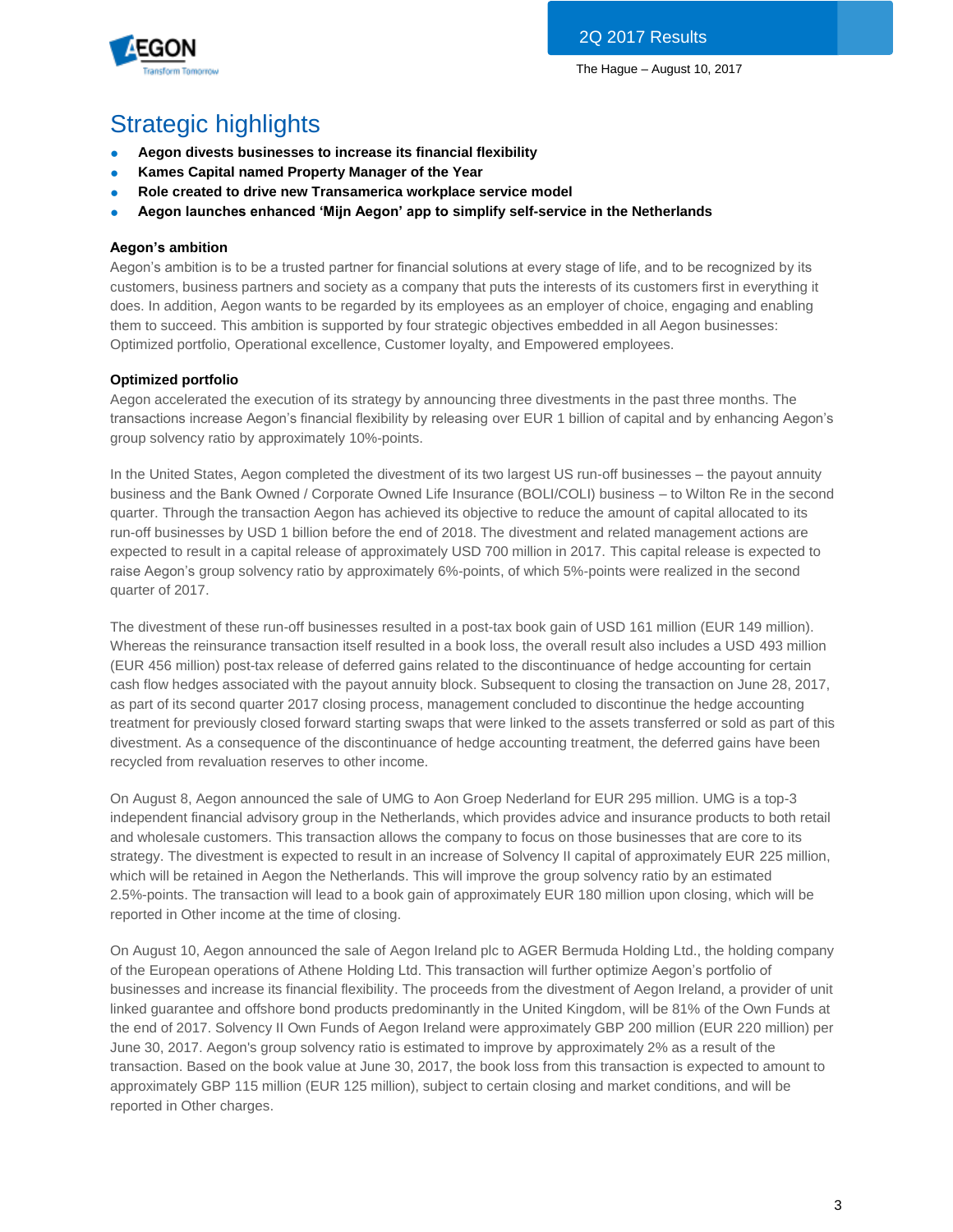

Furthermore, on June 30, 2017, Aegon also completed the Rothesay Part VII transfer related to the divestment of the UK annuity book as announced last year. The completion led to a 2%-points uplift of the group solvency ratio. Aegon expects to complete the Legal & General Part VII transfer related to the divestment of the annuity book in the second half of 2017.

## **Operational excellence**

Kames Capital, Aegon's asset management business in the UK, was named Property Manager of the Year at the 2017 UK Pensions Awards. These prestigious awards recognize the highest levels of innovation, performance and service to pension schemes and their members. The judges considered a range of factors, including organizational strength, investment performance, innovation and client services. Kames was also short-listed for Fixed Income Manager of the Year, demonstrating their credentials across a range of asset classes.

Transamerica, Aegon's US subsidiary, announced the appointment of Scott Ramey to Head of Workplace Solutions. In this new role, Mr. Ramey will oversee Transamerica's comprehensive workplace service model that integrates worksite, voluntary benefits and retirement plans into one integrated application. Through Workplace Solutions employers can offer their employees voluntary opt-in benefits, such as a first-of-its-kind hospital indemnity insurance policy Transamerica Provider SelectSM, which provide double cash benefits when employees' hospital care is received at a treatment center designated by the employer. In addition, Workplace Solutions enables employers to offer employees supplemental health policies, long-term care insurance and retirement plans.

## **Customer loyalty**

Addressing customers' desire for simplicity, flexibility and cost efficiency in their retirement planning, Transamerica has enhanced the Transamerica Income Edge<sup>SM</sup> living benefit rider, and launched two new lower cost investment options. Transamerica Income Edge is a living benefit rider available with most Transamerica variable annuities, the aim of which is to enable individuals to effectively plan their retirement. Changes to the rider include a fee reduction, together with a reduction in the waiting period from five to three years before which customers are eligible to start receiving a higher living benefit withdrawal percentage. In addition, Transamerica launched both an international and domestic index portfolio available for Transamerica Income Edge.

In the Netherlands, Aegon rolled-out a new version of its customer app Mijn Aegon (My Aegon). The app, which is currently used by more than 150,000 Aegon customers and responsible for 35% of all self-service transactions conducted online, has been enhanced to provide an even better service to its users. Mijn Aegon underwent extensive testing with customers in Aegon's Customer Experience (CX) center, and now boasts several key feature updates. These include a new design that provides a more intuitive navigation experience, reduces information to only that which is most relevant for the users and an action button to quickly organize account information. Furthermore, the new app was designed on a new technical platform that will allow Aegon to add new self-service functionality faster and easier in the future, with the aim to provide customers with an even better service.

### **Empowered employees**

Aegon held the first of two Hackathons for 2017, with the theme of 'Customer Centricity: customers at the heart of our decision-making'. Consisting of twelve teams from Aegon's offices around the world, colleagues worked together to transform their ideas into functional prototypes within 24 hours. The Hackathons enabled employees to work across countries, disciplines and functional lines, and share their creativity and to showcase their skills and expertise in everything from coding to finance. After 24 hours, each team pitched their idea to an international jury of Aegon managers. Five ideas in total have been selected for further exploration by various country units within Aegon.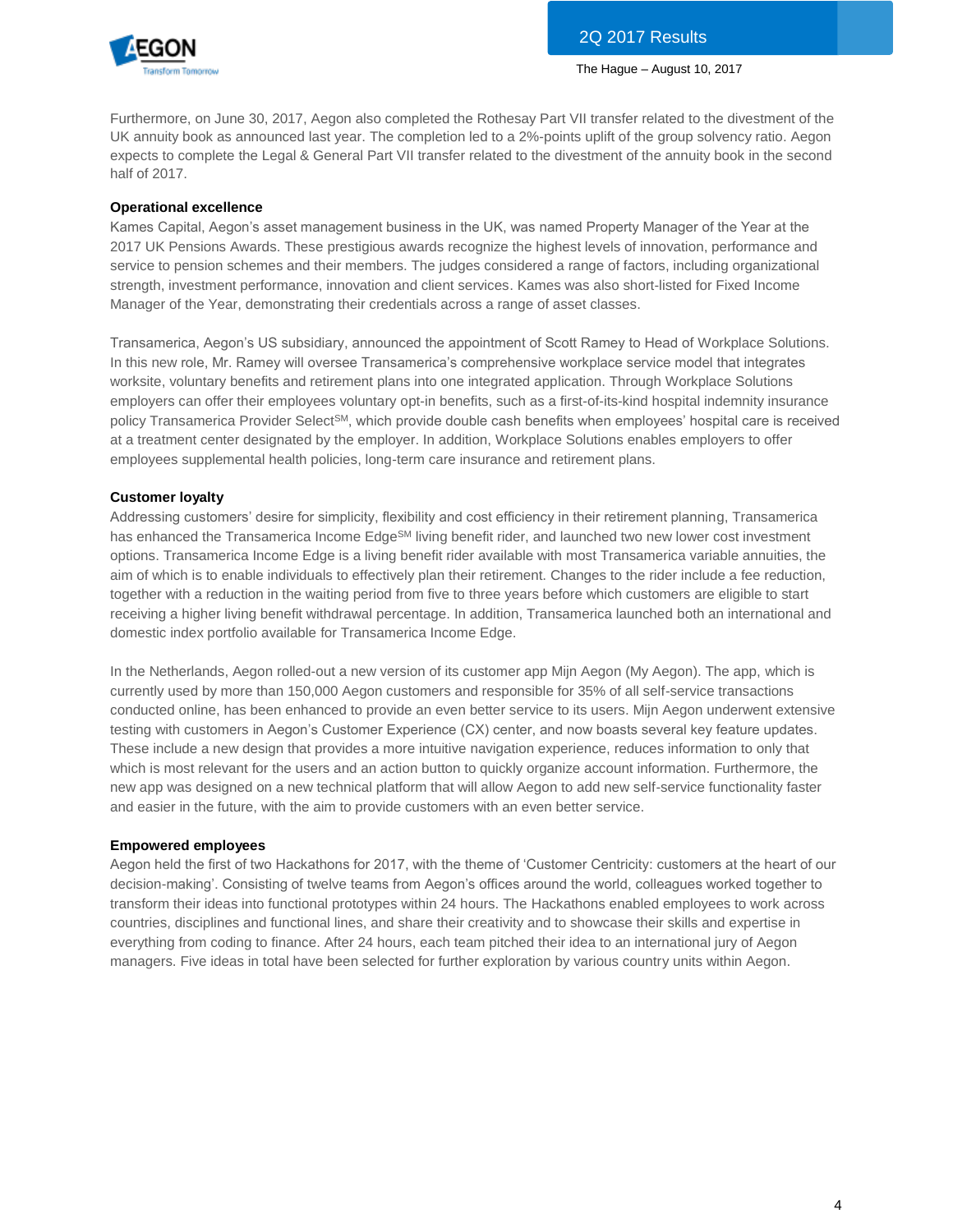

## **Financial overview**

| <b>EUR</b> millions<br>Notes                                    | 2Q 2017        | 2Q 2016      | $\%$                | 1Q 2017 | $\frac{0}{0}$  |          | YTD 2017 YTD 2016 | $\%$             |
|-----------------------------------------------------------------|----------------|--------------|---------------------|---------|----------------|----------|-------------------|------------------|
| Underlying earnings before tax                                  |                |              |                     |         |                |          |                   |                  |
| Americas                                                        | 341            | 270          | 26                  | 313     | 9              | 653      | 554               | 18               |
| Europe                                                          | 195            | 160          | 21                  | 169     | 15             | 364      | 330               | 10               |
| Asia                                                            | 11             | $\mathbf{1}$ | n.m.                | 12      | (11)           | 23       | 1                 | n.m.             |
| Asset Management                                                | 32             | 37           | (14)                | 37      | (14)           | 69       | 82                | (16)             |
| Holding and other                                               | (43)           | (33)         | (31)                | (44)    |                | (87)     | (69)              | (25)             |
| Underlying earnings before tax                                  | 535            | 435          | 23                  | 488     | 10             | 1,022    | 897               | 14               |
| Fair value items                                                | (191)          | (358)        | 47                  | (53)    | n.m.           | (244)    | (716)             | 66               |
| Realized gains / (losses) on investments                        | 111            | 229          | (52)                | 76      | 46             | 187      | 283               | (34)             |
| Net impairments                                                 | $\overline{2}$ | (23)         | n.m.                | (11)    | n.m.           | (9)      | (59)              | 85               |
| Other income / (charges)                                        | 291            | (656)        | n.m.                | 6       | n.m.           | 297      | (662)             | n.m.             |
| Run-off businesses                                              | 10             | 18           | (45)                | 31      | (68)           | 41       | 47                | (2)              |
| Income before tax                                               | 757            | (355)        | n.m.                | 536     | 41             | 1,294    | (210)             | n.m.             |
| Income tax                                                      | (228)          | (30)         | n.m.                | (159)   | (44)           | (387)    | (32)              | n.m.             |
| Net income / (loss)                                             | 529            | (385)        | n.m.                | 378     | 40             | 907      | (242)             | n.m.             |
| Net underlying earnings                                         | 390            | 312          | 25                  | 350     | 11             | 739      | 663               | 11               |
| Commissions and expenses                                        | 1,648          | 1,589        | $\overline{4}$      | 1,666   | (1)            | 3,314    | 3,333             | (1)              |
| of which operating expenses<br>9                                | 1,001          | 926          | 8                   | 983     | $\overline{c}$ | 1,984    | 1,886             | 5                |
|                                                                 |                |              |                     |         |                |          |                   |                  |
| Gross deposits (on and off balance)<br>$\boldsymbol{v}$         |                |              |                     |         |                |          |                   |                  |
| Americas                                                        | 9,288          | 9,265        |                     | 12,835  | (28)           | 22,123   | 22,737            | (3)              |
| Europe                                                          | 12,007         | 3,088        | n.m.                | 10,054  | 19             | 22,061   | 6,529             | n.m.             |
| Asia                                                            | 48             | 94           | (49)                | 73      | (34)           | 121      | 167               | (27)             |
| Asset Management                                                | 13,492         | 10,506       | 28                  | 11,006  | 23             | 24,498   | 23,598            | $\boldsymbol{4}$ |
| <b>Total gross deposits</b>                                     | 34,835         | 22,953       | 52                  | 33,969  | 3              | 68,804   | 53,031            | 30               |
| Net deposits (on and off balance)<br>$\boldsymbol{\mathcal{D}}$ |                |              |                     |         |                |          |                   |                  |
| Americas                                                        | (2,052)        | (56)         | n.m.                | (406)   | n.m.           | (2, 458) | 4,769             | n.m.             |
| Europe                                                          | 1,901          | 159          | n.m.                | 774     | 146            | 2,675    | 890               | n.m.             |
| Asia                                                            | 31             | 80           | (62)                | 55      | (43)           | 85       | 139               | (39)             |
| Asset Management                                                | 2,491          | 1,046        | 138                 | (6,260) | n.m.           | (3,769)  | 3,286             | n.m.             |
| Total net deposits excluding run-off businesses                 | 2,372          | 1,229        | 93                  | (5,837) | n.m.           | (3, 466) | 9,084             | n.m.             |
| Run-off businesses                                              | (75)           | (103)        | 28                  | (166)   | 55             | (240)    | (343)             | 30               |
| Total net deposits / (outflows)                                 | 2,297          | 1,125        | 104                 | (6,003) | n.m.           | (3,706)  | 8,740             | n.m.             |
| <b>New life sales</b>                                           |                |              |                     |         |                |          |                   |                  |
| Life single premiums                                            | 379            | 489          | (22)                | 495     | (23)           | 875      | 1,099             | (20)             |
| Life recurring premiums annualized                              | 186            | 195          | (5)                 | 196     | (5)            | 382      | 400               | (4)              |
| Total recurring plus 1/10 single                                | 224            | 244          | (8)                 | 246     | (9)            | 469      | 510               | (8)              |
| <b>New life sales</b><br>$\boldsymbol{\mathsf{10}}$             |                |              |                     |         |                |          |                   |                  |
| Americas                                                        | 125            | 138          | (D)                 | 127     | (2)            | 251      | 282               | (11)             |
| Europe                                                          | 65             | 75           | (13)                | 67      | (3)            | 132      | 160               | (17)             |
| Asia                                                            | 34             | 31           | 9                   | 52      | (35)           | 86       | 68                | 26               |
| Total recurring plus 1/10 single                                | 224            | 244          | (8)                 | 246     | (9)            | 469      | 510               | (8)              |
| New premium production accident and health insurance            | 200            | 199          |                     |         |                | 473      |                   |                  |
|                                                                 |                |              | $\pmb{\mathcal{I}}$ | 273     | (27)           |          | 460               | 3                |

| Revenue-generating investments              |          |          |               |          |               |
|---------------------------------------------|----------|----------|---------------|----------|---------------|
|                                             | Jun. 30, | Mar. 31. |               | Dec. 31, |               |
|                                             | 2017     | 2017     | $\frac{0}{0}$ | 2016     | $\frac{0}{0}$ |
| Revenue-generating investments (total)      | 816,915  | 847,234  | (4)           | 743,200  | 10            |
| Investments general account                 | 140,544  | 155,847  | (10)          | 156,813  | (10)          |
| Investments for account of policyholders    | 198,278  | 206,294  | (4)           | 203,610  | (3)           |
| Off balance sheet investments third parties | 478,093  | 485,094  | (1)           | 382,776  | 25            |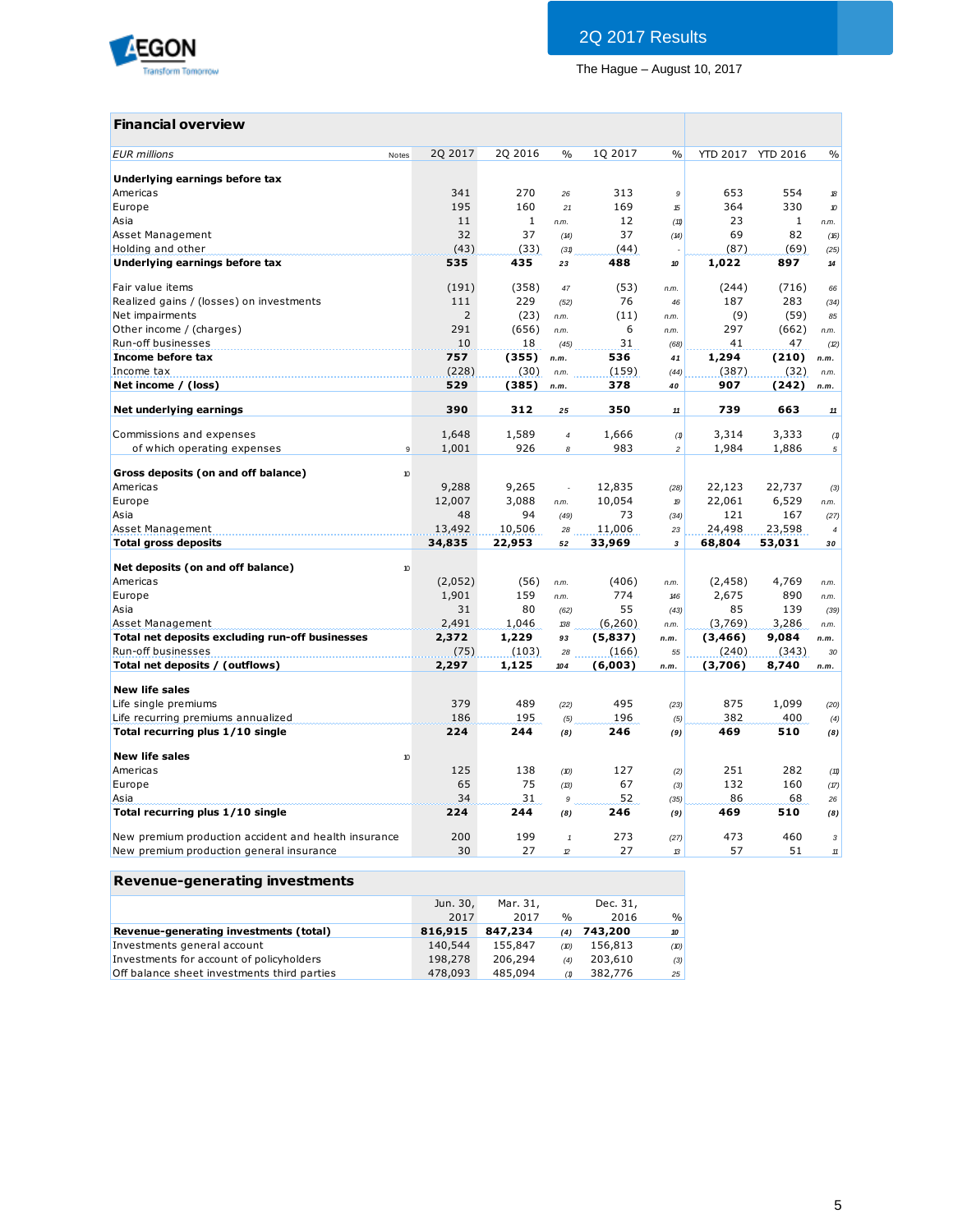

# Operational highlights

## **Underlying earnings before tax**

Aegon's underlying earnings before tax increased by 23% compared with the second quarter of 2016 to EUR 535 million. The increase was largely driven by a significant improvement in underwriting results in all regions, and higher fee income. This more than offset lower investment income and increased holding expenses. Adverse claims experience and negative one-time items totaled EUR 15 million in the second quarter of 2017.

Underlying earnings from the Americas increased by 26% to EUR 341 million, mainly driven by higher fee revenue from favorable equity markets and improved claims experience. The latter reflects the benefit from management actions as part of the five part plan aimed at improving profitability in the life & health businesses. Claims experience improved by EUR 35 million compared with the same quarter last year, although it remained EUR 11 million below company expectations. The current quarter also included a EUR 15 million negative adjustment to intangible assets from lower reinvestment yields.

Underlying earnings from Aegon's operations in Europe increased by 21% to EUR 195 million. Higher fee income due to favorable equity markets, an improvement in non-life results and EUR 11 million positive one-time items more than offset lower investment income in the Netherlands due to prepayments and interest rate resets on mortgages.

Aegon's underlying earnings in Asia increased from EUR 1 million to EUR 11 million. This increase was driven by higher earnings from the High Net Worth (HNW) businesses and China, primarily as a result of business growth and favorable persistency.

Underlying earnings from Aegon Asset Management declined by 14% to EUR 32 million, as lower expenses were more than offset by lower management fees from lower asset balances.

The result from the holding declined by EUR 10 million to a loss of EUR 43 million partly driven by higher project-related expenses and a positive one-time benefit in the same quarter last year.

### **Net income**

Net income amounted to EUR 529 million in the second quarter compared with a loss of EUR 385 million last year. The current quarter results benefited from a gain related to the divestment of the majority of the US run-off businesses, while last year's results included a book loss on the annuity divestment in the United Kingdom.

### *Fair value items*

The loss from fair value items amounted to EUR 191 million, as adverse credit spread movements in the Netherlands and the United States, and negative fair value changes on hedges in place to protect Aegon's capital position more than offset positive real estate revaluations in the Netherlands.

### *Realized gains on investments*

Realized gains totaled EUR 111 million, and were mainly related to the sale of corporate bonds in the Netherlands to improve the risk profile of the general account investment portfolio.

### *Impairment charges*

Net recoveries amounted to EUR 2 million and reflect the continued benign credit environment.

#### *Other income*

Other income of EUR 291 million was mainly driven by a EUR 231 million pre-tax gain on the transaction with Wilton Re to divest the majority of the run-off businesses in the United States, which closed on June 28, 2017. Whereas the reinsurance transaction itself resulted in a book loss, the overall result also includes a EUR 706 million pre-tax release of deferred gains related to the discontinuance of hedge accounting for certain cash flow hedges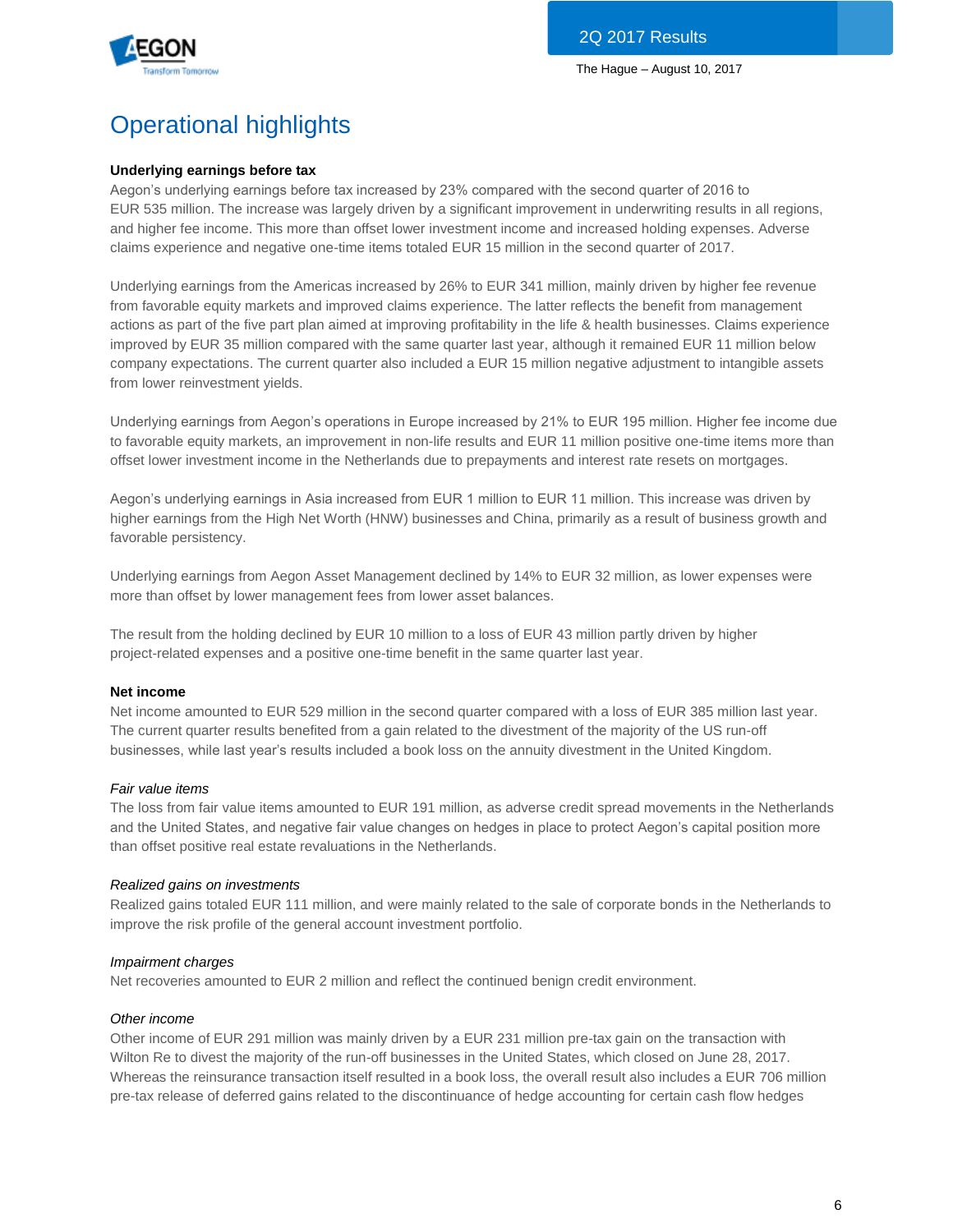

associated with the payout annuity block. Subsequent to closing the transaction on June 28, 2017, as part of its second quarter 2017 closing process, management concluded to discontinue the hedge accounting treatment for previously closed forward starting swaps that were linked to the assets transferred or sold as part of this divestment. As a consequence of the discontinuance of hedge accounting treatment, the deferred gains have been recycled from revaluation reserves to other income. In addition, there was a partial release of the expense reserve of EUR 82 million in the United Kingdom in relation to the divestment of the UK annuity business, in line with previous guidance.

### *Run-off businesses*

The results from run-off businesses halved to EUR 10 million due to the divestment of the majority of the run-off businesses, which were derecognized as of this quarter.

### *Income tax*

Income tax amounted to EUR 228 million, which implies an effective tax rate for the second quarter of 30%. The effective tax rate on underlying earnings was 27%.

### **Return on equity**

Return on equity increased by 160 basis points compared with the same quarter last year to 8.4%, as a result of improved underlying earnings.

### **Operating expenses**

Operating expenses increased by 8% compared with the second quarter of 2016 to EUR 1.0 billion, as a result of acquisitions in the United Kingdom and an increase in integration and restructuring expenses. Excluding the impact from these acquisitions, and integration and restructuring charges, operating expenses increased by 1% on a constant currency basis. Aegon targets to implement EUR 350 million of expense savings by year-end 2018 as part of its plans to reach a 10% return on equity by the end of 2018. Initiatives to reduce expenses have so far led to annual run-rate expense savings of approximately EUR 160 million.

#### **Sales**

Aegon's total sales increased by 42% to EUR 3.9 billion in the second quarter of 2017. This was mainly the result of an increase in gross deposits by 52% to EUR 34.8 billion. The increase was primarily driven by strong institutional platform sales in the United Kingdom, which can fluctuate. In addition, asset management gross deposits increased as a result of higher gross inflows in the Americas and the Netherlands. Net deposits amounted to EUR 2.3 billion and were mainly driven by inflows in asset management and on Aegon's platform in the United Kingdom. These more than offset net outflows in the Americas as a result of contract discontinuances in the business acquired from Mercer.

New life sales declined by 8% to EUR 224 million. Lower term life and indexed universal life sales in the United States, and lower sales following the exit from UK annuities were partly offset by strong sales in Asia as a result of continued strong critical illness sales in China. New premium production for accident & health and general insurance increased by 2% to EUR 230 million due to favorable currency movements. On a constant currency basis the premium production was stable across all segments.

### **Market consistent value of new business**

The market consistent value of new business (MCVNB) increased by 35% to EUR 134 million. The benefit from higher interest rates and strong sales in China more than offset the exclusion of mortgage sales from the MCVNB calculation and the exit from UK annuities.

#### **Revenue-generating investments**

Revenue-generating investments were down by 4% during the quarter to EUR 817 billion. This decrease was primarily driven by adverse currency movements and the divestment of the majority of the US run-off business, which more than offset net inflows and favorable equity market movements.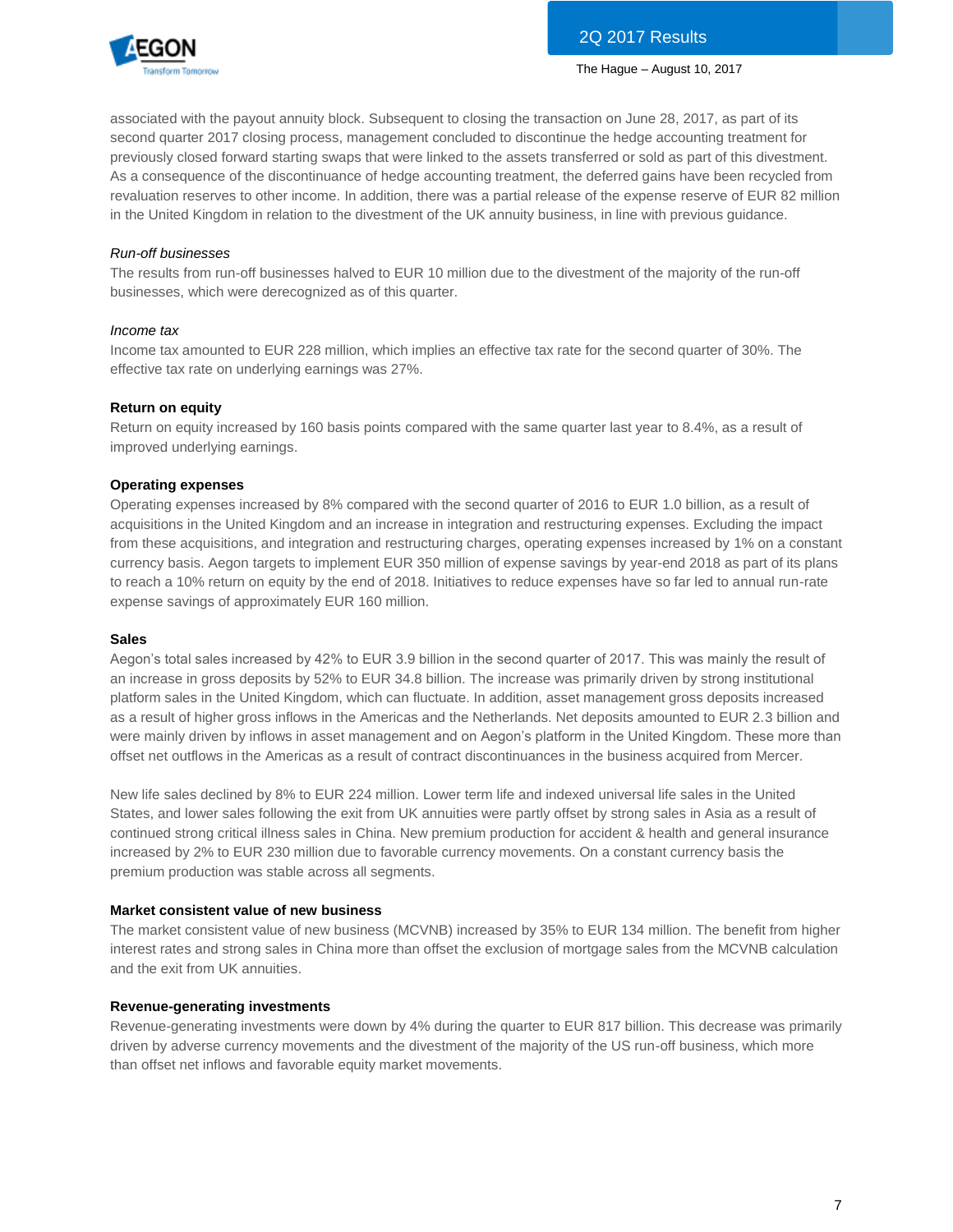

## **Capital management**

Shareholders' equity amounted to EUR 20.4 billion on June 30, 2017. The decrease of EUR 1.1 billion compared with the first quarter was mainly driven by unfavorable currency movements and the impact of the reinsurance transaction with Wilton Re, which more than offset the positive impact of market movements on revaluation reserves. Shareholders' equity, excluding revaluation reserves and defined benefit plan remeasurements, decreased by EUR 0.5 billion to EUR 17.1 billion – or EUR 8.21 per common share – at the end of the second quarter, as unfavorable currency movements more than offset by retained earnings. The gross leverage ratio remained stable at 29.4% as retained earnings were offset by adverse currency movements.

Holding excess capital increased by EUR 0.3 billion to EUR 1.7 billion, of which EUR 500 million was used on July 18, 2017 to redeem EUR 500 million senior unsecured notes. The increase was mainly driven by a EUR 365 million regular interim dividend from the United States, EUR 30 million regular dividends from Central & Eastern Europe (CEE), and a EUR 176 million special dividend from Asia, which were only partly offset by funding and operating expenses as well as the payment of the cash portion of the final 2016 dividend.

## **Capital generation**

Capital generation of the operating units amounted to EUR 0.6 billion for the quarter. Market impacts and one-time items amounted to EUR 0.3 billion, and mainly related to derisking of the general account in the Netherlands and lower capital requirements for equity risk in the United Kingdom as a result of hedges put in place to protect fee income. Capital generation of the operating units excluding market impacts and one-time items amounted to EUR 0.3 billion in the second quarter of 2017.

## **Solvency II ratio**

Aegon has obtained approval from DNB to amend the conversion methodology for its US business under Solvency II. It includes lowering of the conversion factor from 250% to 150% RBC and reducing own funds by 100% RBC requirement to reflect transferability restrictions. The methodology is subject to annual review. The change in methodology enhances comparability with European peers, leads to an increase in Aegon's group solvency ratio by 15%-points, and improves the quality of capital.

On a comparable basis, the group solvency ratio increased by 13%-points this quarter mainly as a result of the divestment of the majority of the US run-off businesses (+5%), the completion of the Rothesay Part VII transfer related to the divestment of the UK annuity book (+2%), and capital generation including market impacts and one-time items (+6%). Including the change in conversion methodology for the US, this brings Aegon's group solvency ratio to 185% per the end of the second quarter.

The estimated local solvency ratios of Aegon's main units as of June 30, 2017 were:

- 464% RBC ratio in the United States
- 144% Solvency II ratio in the Netherlands
- 169% Solvency II ratio in the United Kingdom

## **Interim dividend**

Aegon aims to pay out a sustainable dividend to allow equity investors to share in Aegon's performance, which can grow over time if Aegon's performance so allows. The 2017 interim dividend amounts to EUR 0.13 per common share. The interim dividend will be paid in cash or stock at the election of the shareholder. The value of the stock dividend will be approximately equal to the cash dividend. Aegon intends to neutralize the dilutive effect of the final 2016 and interim 2017 stock dividend on earnings per share in the fourth quarter of this year, barring unforeseen circumstances.

Aegon's Euronext-listed shares will be quoted ex-dividend on August 18, 2017, and its NYSE-listed shares will be quoted ex-dividend on August 17, 2017. The record date is August 21, 2017. The election period for shareholders will run from August 23 up to and including September 8, 2017. The stock fraction will be based on the average share price on Euronext Amsterdam, using the high and low of each of the five trading days from September 4 through September 8, 2017. The stock dividend ratio will be announced on September 13, 2017 and the dividend will be payable as of September 15, 2017.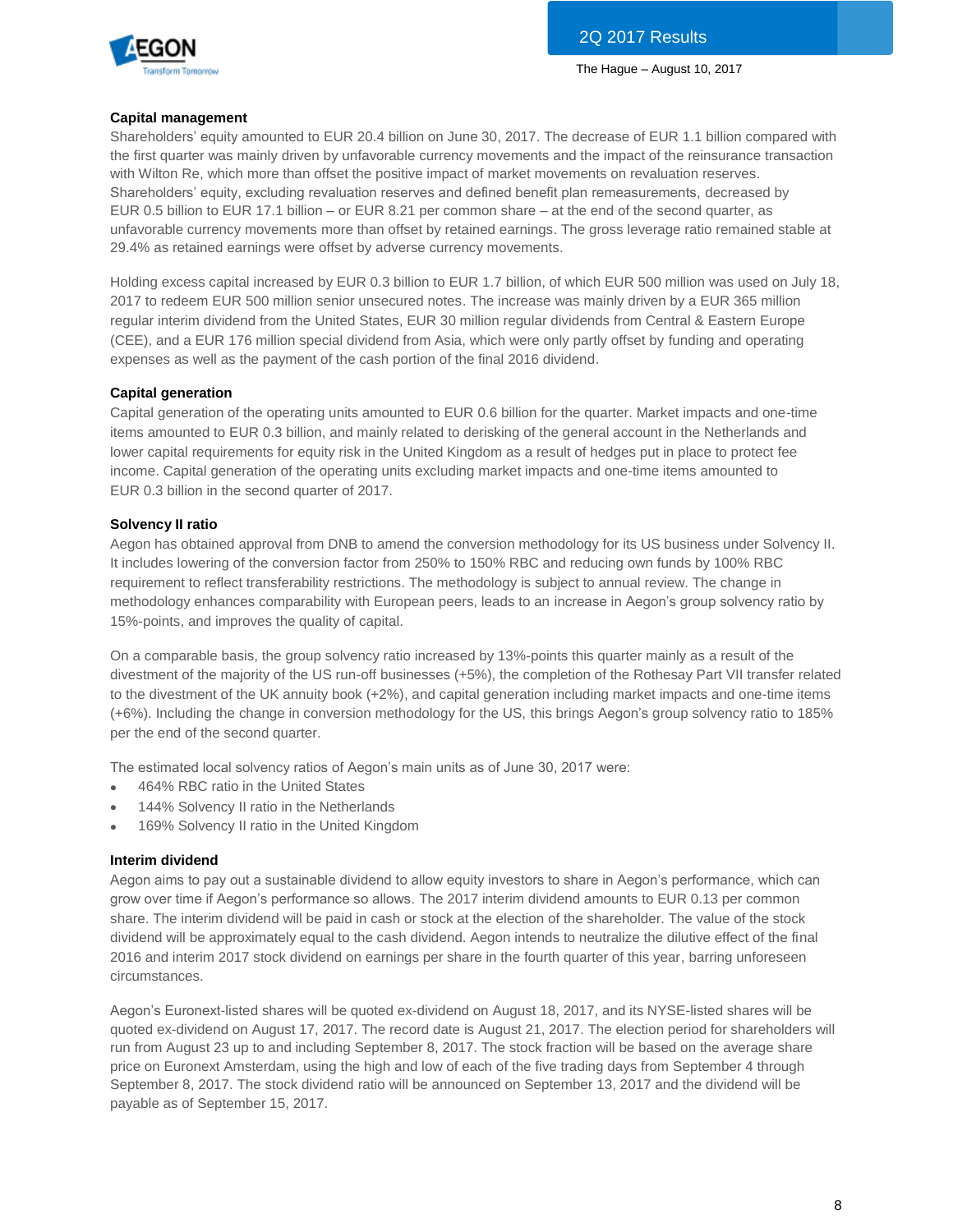

## **Financial overview, 2Q 2017 geographically**

|                                                    |          |                |      |                         | Holding,           |       |
|----------------------------------------------------|----------|----------------|------|-------------------------|--------------------|-------|
|                                                    |          |                |      |                         | other              |       |
|                                                    |          |                |      |                         | Asset activities & |       |
| <b>EUR</b> millions                                | Americas | Europe         | Asia | Management eliminations |                    | Total |
| Underlying earnings before tax by line of business |          |                |      |                         |                    |       |
| Life                                               | 105      | 104            | 15   |                         | ٠                  | 224   |
| Individual savings and retirement products         | 142      |                | (3)  |                         | ۰                  | 139   |
| Pensions                                           | 93       | 63             |      |                         |                    | 156   |
| Non-life                                           |          | 23             |      |                         |                    | 23    |
| Asset Management                                   |          |                |      | 32                      |                    | 32    |
| Other                                              |          | $\overline{4}$ | (1)  |                         | (43)               | (40)  |
| Underlying earnings before tax                     | 341      | 195            | 11   | 32                      | (43)               | 535   |
| Fair value items                                   | (33)     | (165)          | (1)  |                         | 8                  | (191) |
| Realized gains / (losses) on investments           | 19       | 89             | 2    |                         | ۰                  | 111   |
| Net impairments                                    | 5        | (3)            |      |                         |                    | 2     |
| Other income / (charges)                           | 228      | 64             |      | (1)                     |                    | 291   |
| <b>Run-off businesses</b>                          | 10       |                |      |                         |                    | 10    |
| Income before tax                                  | 570      | 180            | 12   | 32                      | (36)               | 757   |
| Income tax                                         | (171)    | (45)           | (13) | (10)                    | 9                  | (228) |
| Net income / (loss)                                | 399      | 135            | (1)  | 22                      | (26)               | 529   |
| Net underlying earnings                            | 250      | 152            | (2)  | 22                      | (32)               | 390   |
|                                                    |          |                |      |                         |                    |       |

| <b>Employee numbers</b>                                              |          |        |                   |
|----------------------------------------------------------------------|----------|--------|-------------------|
|                                                                      | Jun. 30, |        | Mar. 31, Dec. 31, |
|                                                                      | 2017     | 2017   | 2016              |
| <b>Employees</b>                                                     | 29,657   | 29.544 | 29,380            |
| of which Aegon's share of employees in joint ventures and associates | 6,146    | 5,898  | 5.944             |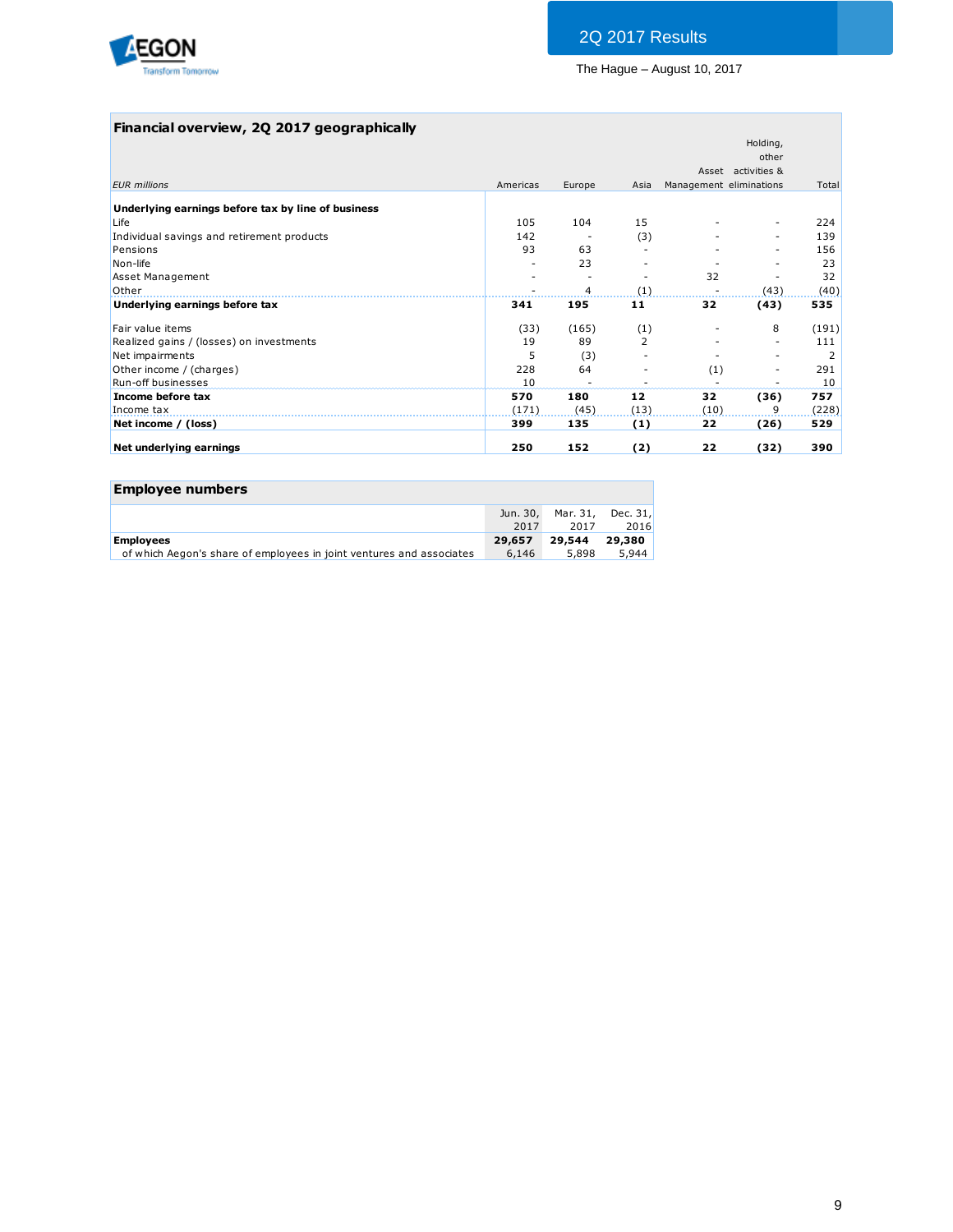

# Americas

- **Underlying earnings before tax increase by 23% to USD 374 million, mostly driven by improved claims experience and favorable equity markets**
- **Net income more than doubles to USD 436 million, mainly driven by a gain on derivatives related to the divestment of the majority of the run-off businesses**
- **Gross deposits amount to USD 10.3 billion; net outflows of USD 2.3 billion mainly as a result of contract discontinuances in the business acquired from Mercer**

## **Execution of strategy**

Aegon has transformed its US operations into one, functionally-organized business that enables it to better meet customers' needs. Work is underway to optimize the business model and deliver significant digital modernization through a more efficient use of technology and outsourcing capabilities. These initiatives are expected to deliver run rate expense savings in the second half of the year and into 2018, in addition to improving the customer experience. In the second quarter of 2017, Aegon launched a beta version of its new workplace solutions app for employees and employers focused on the strong link between participants' wealth and health needs.

In-force management is another important building block of Aegon's five part plan aimed at increasing the return on capital for its business in the US. Aegon has taken decisive action to address the financial performance of the life & health businesses, including implementing increases of monthly deduction rates on its universal life insurance business and rate increases on its long term care business. Good progress is being made on monthly deduction rate increases, and Aegon has received approvals on the majority of its long term care portfolio.

## **Underlying earnings before tax**

Underlying earnings before tax from the Americas in the second quarter of 2017 increased by 23% to USD 374 million, as a result of improved claims experience and higher fee revenue from favorable equity markets. Improved claims experience reflects the benefit from management actions as part of the five part plan.

- Life earnings increased by 20% to USD 46 million, as mortality experience improved by USD 8 million, although it remained USD 12 million below company expectations. This quarter included a negative intangible adjustment of USD 16 million related to lower reinvestment yields, which is a USD 5 million improvement on the same quarter last year. These improvements were partly offset by other items, including adverse persistency.
- Earnings from Accident & Health increased by USD 45 million to USD 65 million, mainly driven by a strong improvement of claims experience, and by higher investment income. Claims experience was in line with expectations, an improvement of USD 30 million compared with last year.
- Earnings from Retirement Plans increased by 14% to USD 79 million primarily due to higher fee revenue resulting from favorable equity market performance.
- Mutual Fund earnings remained stable at USD 12 million, as increased fee revenue was offset by higher expenses.
- Earnings from Variable Annuities increased by 5% to USD 102 million, mostly driven by increased fee revenue resulting from higher equity markets.
- **•** Earnings from Fixed Annuities declined slightly to USD 44 million.
- Stable Value Solutions earnings were unchanged at USD 24 million.
- Earnings from Latin America increased from nil to USD 2 million, as a result of growth in the Brazilian joint venture.

## **Net income**

Net income from Aegon's businesses in the Americas more than doubled to USD 436 million in the second quarter. This strong increase was mainly driven by an improvement of fair value items and a gain related to the divestment of the majority of the run-off businesses.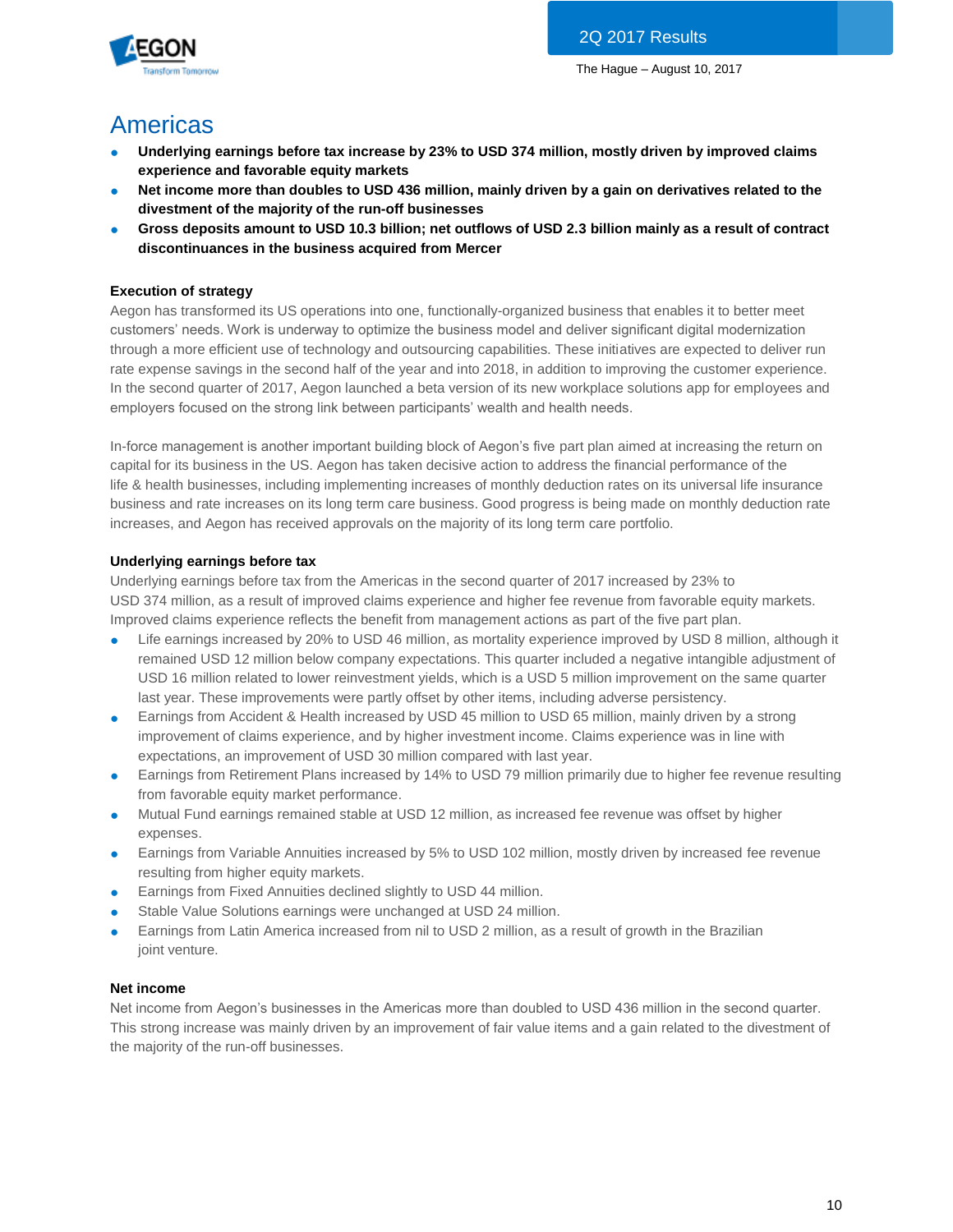

The results from fair value items amounted to a loss of USD 36 million compared with a loss of USD 122 million in the second quarter of last year.

- The loss on fair value hedges without an accounting match under IFRS was USD 9 million, of which USD 4 million related to the macro hedge on GMIB variable annuities.
- Fair value hedges with an accounting match, which includes the hedges on Aegon's GMWB variable annuities, produced a loss of USD 44 million as a result of tightening credit spreads.
- The results on fair value investments amounted to a benefit of USD 18 million as a result of a gain on credit derivatives and outperformance of alternative investments.

The results from run-off businesses halved to USD 11 million due to the divestment of the majority of the run-off businesses, which were derecognized as of this quarter. Realized gains on investments of USD 21 million primarily resulted from normal trading activity. Net recoveries amounted to USD 5 million, and mainly related to a sustained improvement in the cash flow profile of residential mortgage backed securities.

Other income contains a total pre-tax gain of USD 250 million related to the transaction with Wilton Re to divest the majority of the run-off businesses, including a gain from the discontinuance of hedge accounting treatment for previously closed forward starting swaps.

## **Return on capital**

The return on average capital invested in Aegon's businesses in the Americas in the second quarter of 2017, excluding revaluation reserves and defined benefit plan remeasurements, increased by 130 basis points to 7.4% as a result of higher underlying earnings. Return on capital of Aegon's businesses excludes the benefit of leverage at the holding. The return on capital of the Americas is expected to benefit from the capital upstream related to the divestment of the majority of the run-off businesses.

## **Operating expenses**

Operating expenses increased by 4% to USD 466 million, mainly due to two factors: a favorable USD 12 million adjustment of variable personnel expenses in the same quarter last year, and an increase in restructuring charges which increased to USD 18 million. Excluding last year's favorable adjustment and restructuring charges, expenses were down by 2%.

## **Sales**

Gross deposits declined by 2% to USD 10.3 billion. Deposits in Retirement Plans declined slightly from USD 8.1 billion to USD 7.8 billion as a result of lower takeover deposits. Gross deposits in Variable Annuities were down by USD 0.3 billion to USD 0.8 billion, mainly driven by lower market demand as a result of the implementation of the Department of Labor fiduciary rule and partners deciding to offer their own variable annuity solutions. Deposits in Mutual Funds increased from USD 1.2 billion to USD 1.5 billion, reflecting increased allocation from key distribution partners driven by the above average Morningstar ratings of the funds offered.

Total net outflows amounted to USD 2.3 billion in the second quarter. Net outflows in Retirement Plans amounted to USD 1.5 billion and included USD 1.8 billion of contract discontinuances in the business acquired from Mercer. Outflows from contract discontinuances remained at an elevated level due to conversion to the Transamerica recordkeeping platform, and are projected to increase significantly in the second half of this year as the conversions near completion. Transamerica is continuing to build momentum in the mega market leveraging an expanded client referral network and new producers that now look to Transamerica to help them solve their customer needs. Net outflows in Variable Annuities amounted to USD 0.5 billion, mainly driven by lower gross deposits. Net inflows in Mutual Funds of USD 0.2 billion were mainly driven by increased gross deposits. Fixed Annuities experienced net outflows of USD 0.3 billion.

New life sales were down by 12% to USD 137 million, mainly driven by lower indexed universal life and term life sales. Indexed universal life sales were lower compared with the same quarter last year, but were up compared with last quarter. The sequential momentum in sales reflects various initiatives that have been implemented to improve service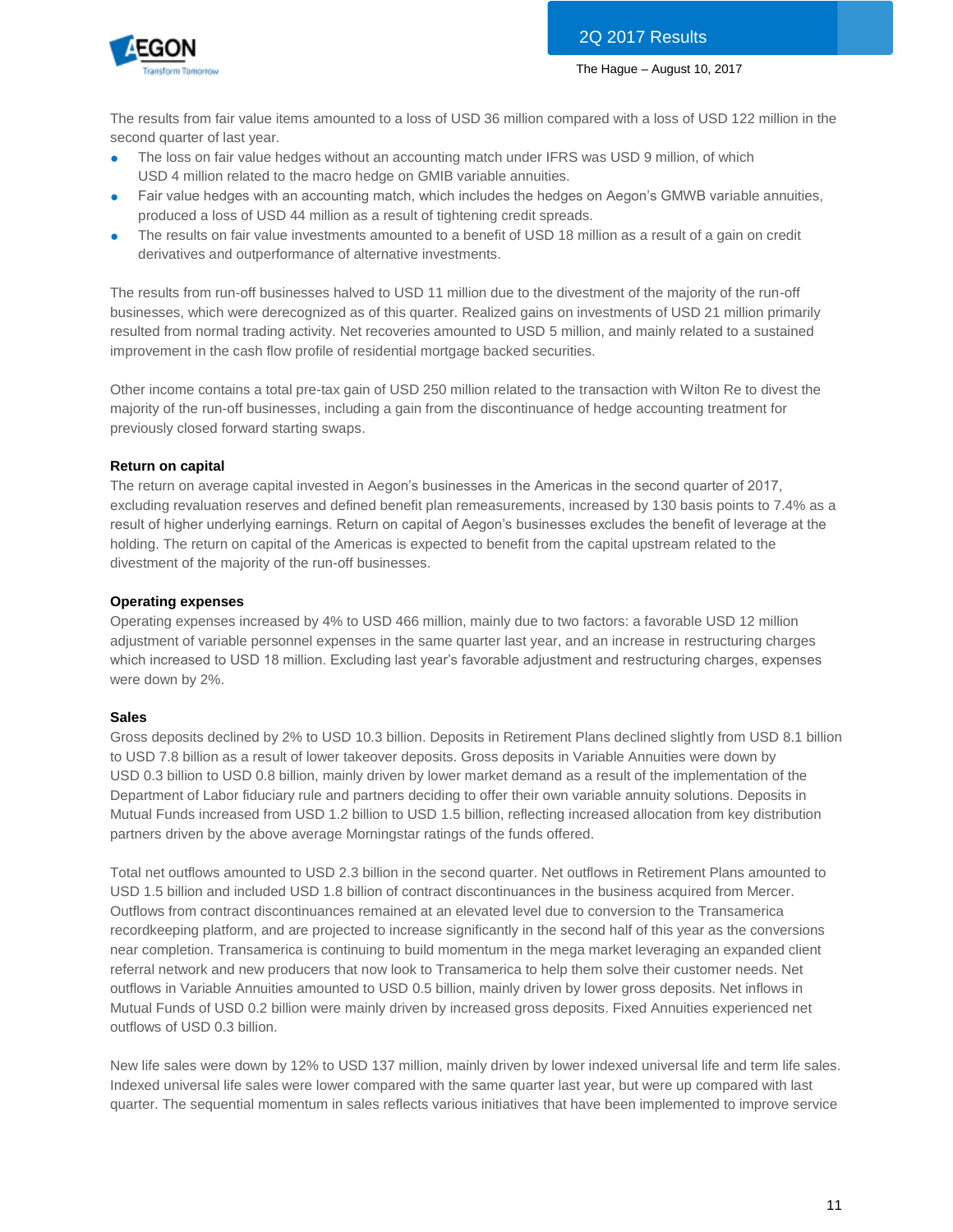

levels as well as new product launches. Sales of term life products also declined due to the focus on profitability in a highly competitive market.

New premium production for accident & health insurance was stable at USD 212 million, with higher travel sales offset by reduced demand for group voluntary benefit insurance as a result of uncertainty around potential changes to the Affordable Care Act and product exits. Travel sales increased by 17% and amounted to USD 105 million for the quarter. Travel sales are expected to reduce by over 75% as of the first quarter of 2018 and to nil by the end of 2018, as part of the earlier announced strategic decision to exit the Affinity, Direct TV and Direct Mail distribution channels.

## **Market consistent value of new business**

Market consistent value of new business increased by 39% to USD 97 million mainly as a result of higher interest rates and a more favorable product mix.

## **Revenue-generating investments**

Revenue-generating investments decreased by 1% during the second quarter to USD 474 billion. The impact from the divestment of the majority of the run-off business on general account assets was largely offset by the favorable impact from higher equity markets and lower interest rates, especially on off balance sheet investments.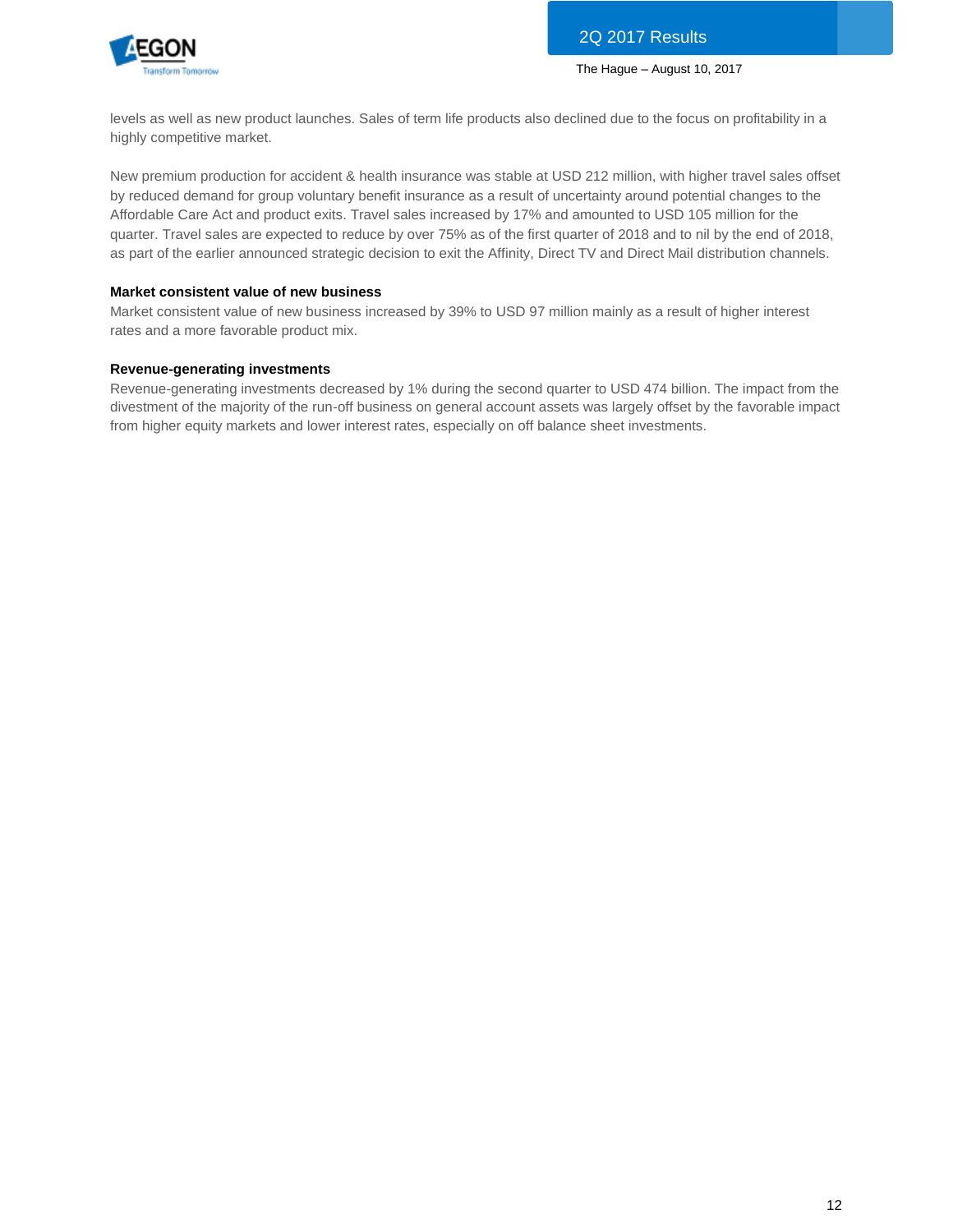

| Americas                                                |       |                |         |                     |         |                          |                 |                 |                            |
|---------------------------------------------------------|-------|----------------|---------|---------------------|---------|--------------------------|-----------------|-----------------|----------------------------|
| <b>USD millions</b>                                     | Notes | 2Q 2017        | 2Q 2016 | $\frac{0}{0}$       | 1Q 2017 | $\%$                     | <b>YTD 2017</b> | <b>YTD 2016</b> | $\%$                       |
| Underlying earnings before tax by line of business      |       |                |         |                     |         |                          |                 |                 |                            |
| Life                                                    |       | 46             | 39      | 20                  | 36      | 30                       | 82              | 86              | (5)                        |
| Accident & Health                                       |       | 65             | 20      | n.m.                | 58      | 13                       | 123             | 64              | 94                         |
| <b>Retirement Plans</b>                                 |       | 79             | 69      | 14                  | 71      | $\pmb{\mathcal{D}}$      | 150             | 123             | 21                         |
| <b>Mutual Funds</b>                                     |       | 12             | 12      | $\overline{4}$      | 10      | 20                       | 22              | 22              | $\overline{c}$             |
| Variable Annuities                                      |       | 102            | 97      | $\sqrt{5}$          | 86      | 18                       | 189             | 178             | 6                          |
| <b>Fixed Annuities</b>                                  |       | 44             | 45      |                     | 49      |                          | 92              | 97              |                            |
|                                                         |       | 24             | 24      | (4)                 | 23      | (11)                     | 47              | 48              | (5)                        |
| Stable Value Solutions                                  |       |                | ÷.      | $\mathbf{1}$        | ÷.      | $\overline{\phantom{a}}$ |                 | ÷,              | (1)                        |
| Latin America                                           |       | $\overline{2}$ |         | n.m.                |         | n.m.                     | $\overline{2}$  |                 | n.m.                       |
| Underlying earnings before tax                          |       | 374            | 305     | 23                  | 333     | 12                       | 707             | 618             | 14                         |
| Fair value items                                        |       | (36)           | (122)   | 71                  | (21)    | (69)                     | (57)            | (365)           | 84                         |
| Realized gains / (losses) on investments                |       | 21             | 5       | n.m.                | 11      | 88                       | 32              | 41              | (23)                       |
| Net impairments                                         |       | 5              | (17)    | n.m.                | (4)     | n.m.                     | 1               | (53)            | n.m.                       |
| Other income / (charges)                                |       | 247            | 45      | n.m.                | (3)     | n.m.                     | 244             | 39              | n.m.                       |
| Run-off businesses                                      |       | 11             | 21      | (45)                | 33      | (66)                     | 44              | 52              | (15)                       |
| Income before tax                                       |       | 622            | 236     | 163                 | 349     | 78                       | 971             | 333             | 192                        |
| Income tax                                              |       | (186)          | (44)    | n.m.                | (92)    | (103)                    | (278)           | (36)            | n.m.                       |
| Net income / (loss)                                     |       | 436            | 192     | 127                 | 257     | 70                       | 693             | 296             | 134                        |
|                                                         |       |                |         |                     |         |                          |                 |                 |                            |
| Net underlying earnings                                 |       | 274            | 223     | 23                  | 246     | 11                       | 520             | 456             | 14                         |
| Commissions and expenses                                |       | 1,067          | 1,060   | $\pmb{\mathcal{I}}$ | 1,058   | $\mathbf{1}$             | 2,126           | 2,236           | (5)                        |
| of which operating expenses                             |       | 466            | 450     | $\overline{4}$      | 448     | $\overline{4}$           | 913             | 929             | (2)                        |
|                                                         |       |                |         |                     |         |                          |                 |                 |                            |
| Gross deposits (on and off balance) by line of business | 10    |                |         |                     |         |                          |                 |                 |                            |
| Life                                                    |       | $\overline{2}$ | 2       | (30)                | 2       | (15)                     | 3               | 5               | (28)                       |
| <b>Retirement Plans</b>                                 |       | 7,835          | 8,073   | (3)                 | 11,371  | (31)                     | 19,206          | 19,867          | (3)                        |
| <b>Mutual Funds</b>                                     |       | 1,495          | 1,246   | 20                  | 1,323   | 13                       | 2,818           | 3,019           | (7)                        |
| Variable Annuities                                      |       | 846            | 1,139   | (26)                | 877     | (4)                      | 1,723           | 2,351           | (27)                       |
| <b>Fixed Annuities</b>                                  |       | 83             | 61      | 34                  | 90      | (8)                      | 172             | 128             | 34                         |
| Latin America                                           |       | 16             | 2       | n.m.                | 3       | n.m.                     | 19              | 4               | n.m.                       |
| <b>Total gross deposits</b>                             |       | 10,276         | 10,524  | (2)                 | 13,666  | (25)                     | 23,942          | 25,374          | (6)                        |
|                                                         |       |                |         |                     |         |                          |                 |                 |                            |
| Net deposits (on and off balance) by line of business   | 10    |                |         |                     |         |                          |                 |                 |                            |
| Life                                                    |       | (8)            | (11)    | 23                  | (8)     | (11)                     | (16)            | (19)            | 15                         |
| <b>Retirement Plans</b>                                 |       | (1, 596)       | 181     | n.m.                | 627     | n.m.                     | (969)           | 5,430           | n.m.                       |
| Mutual Funds                                            |       | 186            | 103     | 80                  | (274)   | n.m.                     | (88)            | 369             | n.m.                       |
| Variable Annuities                                      |       | (508)          | 58      | n.m.                | (459)   | (11)                     | (968)           | 223             | n.m.                       |
| <b>Fixed Annuities</b>                                  |       | (310)          | (328)   | 6                   | (319)   | 3                        | (629)           | (683)           | 8                          |
| Latin America                                           |       | 9              |         | n.m.                | 1       | n.m.                     | 10              | $\mathbf{1}$    | n.m.                       |
| Total net deposits excluding run-off businesses         |       | (2, 227)       | з       | n.m.                | (432)   | n.m.                     | (2,660)         | 5,322           | n.m.                       |
| Run-off businesses                                      |       | (84)           | (119)   | 29                  | (176)   | 52                       | (260)           | (383)           | 32                         |
| Total net deposits / (outflows)                         |       | (2,311)        | (115)   | n.m.                | (609)   | n.m.                     | (2,920)         | 4,939           | n.m.                       |
|                                                         |       |                |         |                     |         |                          |                 |                 |                            |
| <b>New life sales</b>                                   | 10    |                |         |                     |         |                          |                 |                 |                            |
| Life single premiums                                    |       | 23             | 31      | (25)                | 26      | (2)                      | 50              | 61              | (19)                       |
| Life recurring premiums annualized                      |       | 135            | 153     | (2)                 | 132     | $\overline{c}$           | 267             | 308             | (13)                       |
| Total recurring plus 1/10 single                        |       | 137            | 156     | (12)                | 135     | $\overline{2}$           | 272             | 315             | (14)                       |
| Life                                                    |       | 126            | 144     | (13)                | 122     | $\sqrt{3}$               | 248             | 294             | (16)                       |
| Latin America                                           |       | 11             | 12      | (6)                 | 12      | (11)                     | 23              | 21              | $\boldsymbol{\mathcal{H}}$ |
| Total recurring plus 1/10 single                        |       | 137            | 156     | (12)                | 135     | $\boldsymbol{2}$         | 272             | 315             | (14)                       |
| New premium production accident and health insurance    |       | 212            | 211     |                     | 267     | (21)                     | 479             | 482             | (1)                        |

| Revenue-generating investments              |          |          |      |          |                |
|---------------------------------------------|----------|----------|------|----------|----------------|
|                                             | Jun. 30, | Mar. 31, |      | Dec. 31, |                |
|                                             | 2017     | 2017     | $\%$ | 2016     | %              |
| Revenue-generating investments (total)      | 474,172  | 477.965  | (1)  | 464,595  | $\overline{z}$ |
| Investments general account                 | 89,120   | 98,971   | (D)  | 98,145   | (9)            |
| Investments for account of policyholders    | 118,864  | 117,032  |      | 113,223  | 5              |
| Off balance sheet investments third parties | 266,188  | 261,962  |      | 253,227  | 5              |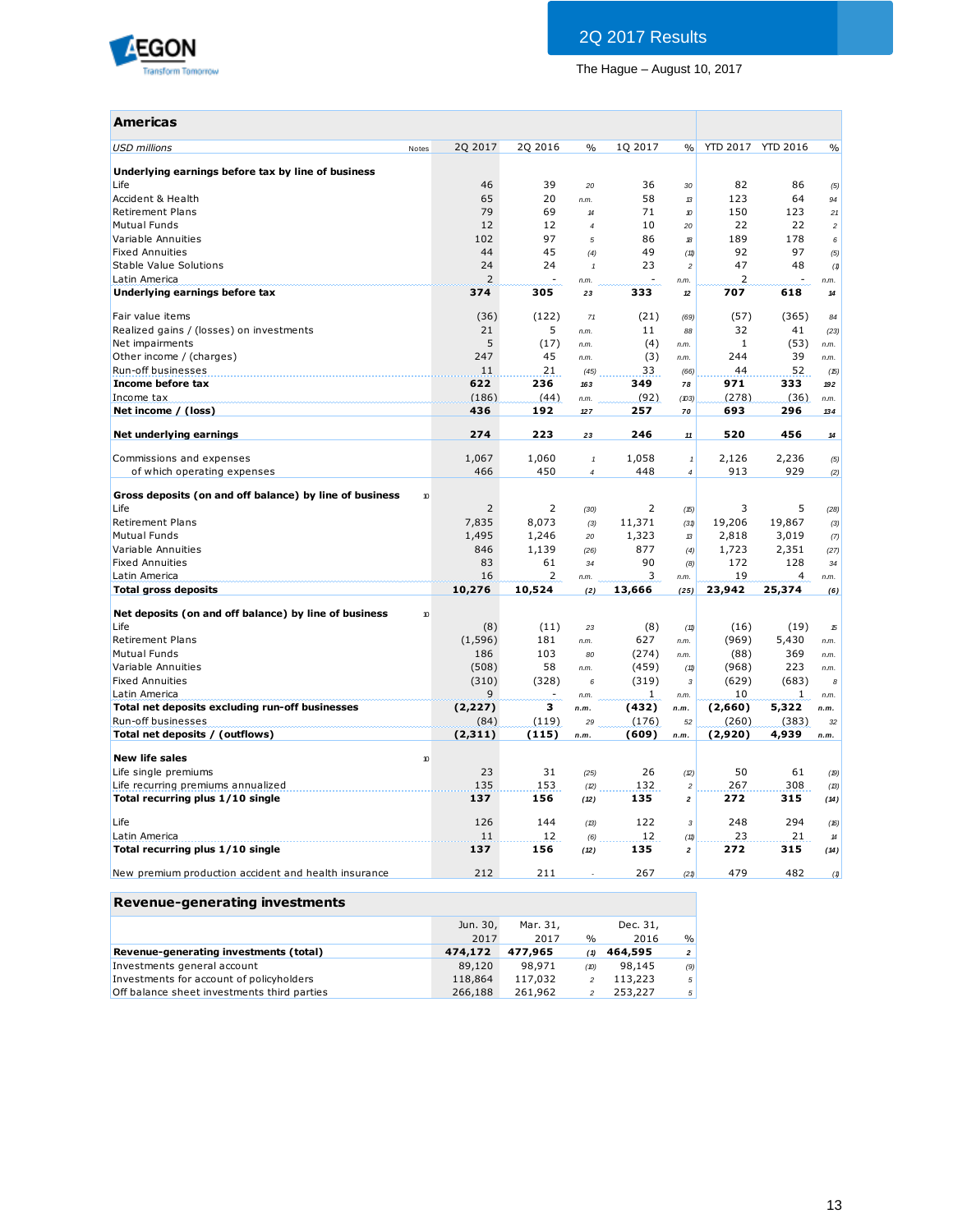

## Europe

- **Underlying earnings before tax increase by 21% to EUR 195 million driven by the United Kingdom**
- **Net income amounted to EUR 135 million**
- **Gross deposits of EUR 12.0 billion driven by record UK platform sales**
- **UK platform assets of GBP 107 billion as a result of net inflows and favorable markets**

## **Execution of strategy**

In its established markets in the Netherlands and the United Kingdom, Aegon aims to improve its customer experience by introducing digital innovations and capturing a larger share of the customer value chain. In the United Kingdom, Aegon's platform grew to GBP 107 billion following record platform sales in the quarter. The upgrade program continued to make good progress, with GBP 1.2 billion assets upgraded in the second quarter. In the Netherlands, Aegon's defined contribution pension solutions (PPI) reached EUR 1.5 billion in assets under management, in line with its strategy to shift to fee-based products.

Aegon focuses on profitable growth in CEE and Spain & Portugal, where it aims to grow mostly in protection products. In the second quarter, protection products and product riders represented 44% of CEE's life sales, up from 40% last year. The second quarter results clearly demonstrate the benefits from the continued shift towards these products with an increase in underwriting results in both CEE and Spain & Portugal.

## **Underlying earnings before tax**

Underlying earnings before tax from Aegon's operations in Europe increased by 21% compared with the second quarter of 2016 to EUR 195 million. Higher fee income in the United Kingdom due to favorable equity markets and better non-life underwriting results in the Netherlands were partly offset by lower investment income in the Netherlands.

- Underlying earnings in the Netherlands declined by 2% to EUR 136 million. Earnings from Pensions declined from EUR 59 million to EUR 45 million, mainly due to lower investment income following lower yields on investments, while last year's quarter included a EUR 4 million one-time benefit. Life & Savings earnings were stable at EUR 74 million, as a higher interest result in Savings was offset by lower investment income in Life due to interest rate resets on mortgages and an increased level of prepayments. This is a reflection of the current trend in the Dutch market to refinance retail mortgages. Non-life earnings returned to a profit of EUR 13 million following favorable claims experience in the disability portfolio on current accident years, supported by management actions. In addition, positive results on previous accident years were driven by a EUR 5 million provision release.
- In the United Kingdom, underlying earnings increased strongly to EUR 35 million. Life earnings increased to EUR 19 million, driven by higher results on inflation-linked bonds, which can fluctuate. Earnings from Pensions increased to EUR 15 million as a result of the impact from higher equity markets on fee income, and a EUR 4 million one-time refund of reinsurance premiums.
- CEE's underlying earnings increased by 32% to EUR 19 million, This increase was driven by higher non-life results in Hungary and higher underwriting results in Slovakia and the Czech Republic, reflecting the continued shift to protection products and product riders.
- Underlying earnings in Spain & Portugal increased to EUR 5 million, driven by higher underwriting results in the Santander joint ventures in Spain and Portugal as well as a EUR 2 million one-time gain.

## **Net income**

Net income from Aegon's businesses in Europe amounted to a profit of EUR 135 million. The loss from fair value items was EUR 165 million. Positive real estate revaluations in the Netherlands were more than offset by a negative result on the guarantee provision in the Netherlands mainly driven by adverse credit spread movements, as well as negative fair value changes on equity hedges in the United Kingdom and interest rate hedges in the Netherlands to protect Aegon's capital position. Realized gains totaled EUR 89 million, and were mainly related to the sale of corporate bonds in the Netherlands to improve the risk profile of the general account investment portfolio. Other income of EUR 64 million included a EUR 82 million release of the expense reserve related to the divested UK annuity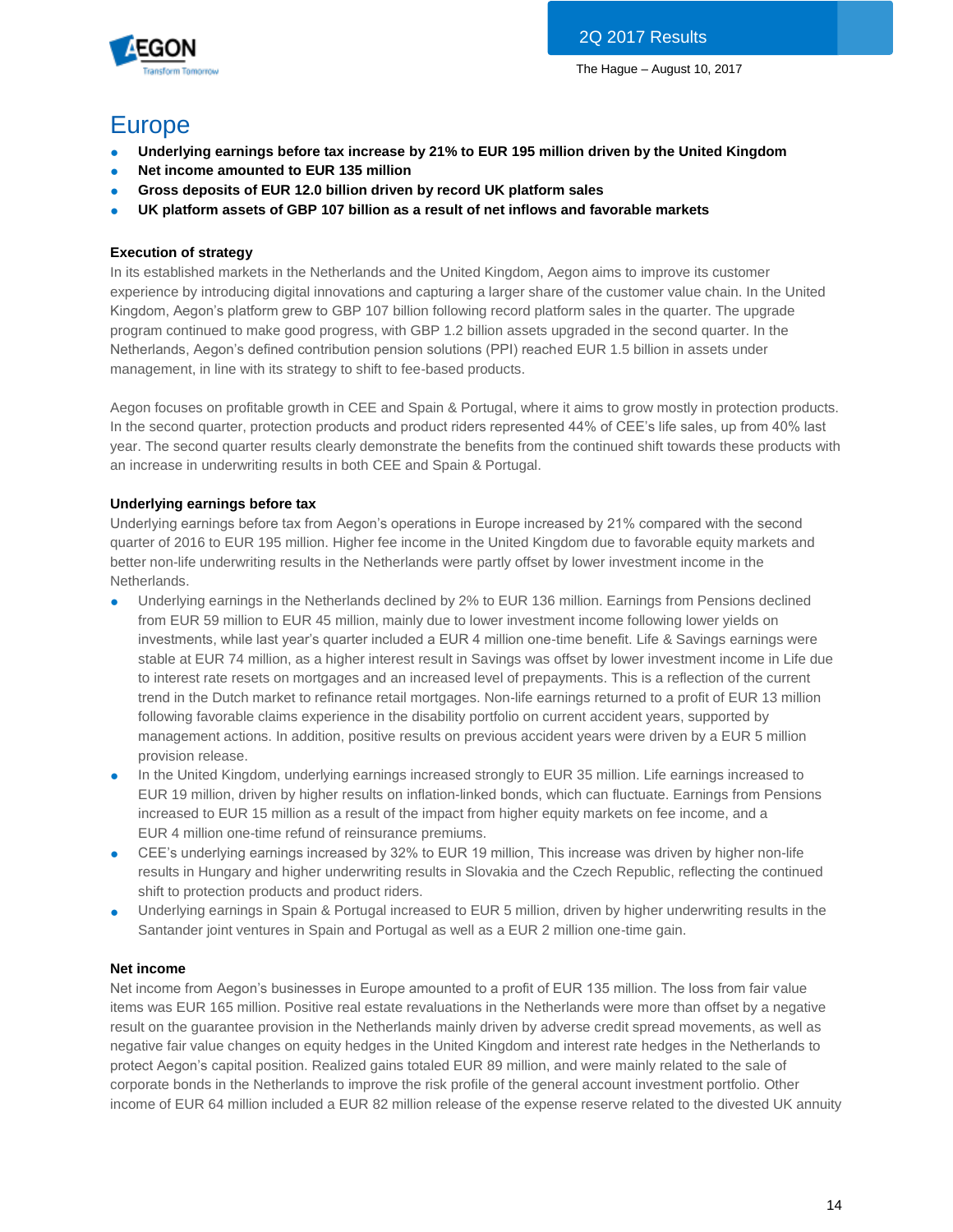

business, following the completion of the Rothesay Part VII transfer. This was partly offset by EUR 8 million of restructuring expenses for the Dutch pension business and EUR 15 million of integration costs for Cofunds in the United Kingdom.

### **Return on capital**

The return on average capital invested in Aegon's businesses in Europe increased by 150 basis points to 7.7%, excluding revaluation reserves and defined benefit plan remeasurements. Return on capital of Aegon's businesses excludes the benefit of leverage at the holding. For the Netherlands, return on capital stood at 8.9%. The return in the United Kingdom was 4.7%, in CEE 17.4% and in Spain & Portugal 2.0%.

## **Operating expenses**

Operating expenses increased by 12% to EUR 412 million. This was mainly caused by the acquisitions of Cofunds and BlackRock's defined contribution business in the United Kingdom, neither of which were included in the same quarter last year. The second quarter of 2017 included EUR 23 million of integration and restructuring expenses.

### **Sales**

Gross deposits almost tripled to EUR 12.0 billion. This increase was driven by UK platform deposits and savings deposits in the Netherlands. Gross deposits in the United Kingdom increased from EUR 1.5 billion to a record EUR 10.0 billion. This was mainly driven by strong institutional platform sales, which can be fluctuate. Continued strong performance of Aegon's online bank Knab led to an increase in the Netherlands to EUR 1.9 billion. Gross deposits in CEE increased by 25% to EUR 81 million, largely driven by an increase of pension deposits in Romania and Hungary.

Net deposits for Europe increased to EUR 1.9 billion, driven by the United Kingdom and reflect increased net platform inflows. Production of mortgages in the Netherlands in the second quarter of 2017 were record high at EUR 2.3 billion, of which EUR 1.2 billion was related to third-party investor demand driven by the Dutch Mortgage Fund. In the first half of 2017, Aegon was the number three mortgage provider in the Dutch market.

New life sales declined by 13% to EUR 65 million in the second quarter, mainly reflecting the exit from UK annuities.

New premium production for accident & health decreased by 37% to EUR 6 million due to lower sales of disability products in the Netherlands. New premium production for general insurance increased by 12% to EUR 30 million, supported by a portfolio acquisition in Hungary.

## **Market consistent value of new business**

The market consistent value of new business (MCVNB) in Europe declined by 21% to EUR 31 million. Strong increases in Spain & Portugal and CEE were more than offset by a reduction in the value of new business in the Netherlands and the United Kingdom. In the Netherlands, the decline was mainly due to the exclusion of mortgage sales from the MCVNB calculation, while in the United Kingdom lower margins on group pension sales and the exit from UK annuities were the main causes. MCVNB on the UK platform business was positive for the first time due to increasing scale.

### **Revenue-generating investments**

Revenue-generating investments decreased by 1% to EUR 265 billion in the second quarter, as higher interest rates and unfavorable currency movements more than offset net inflows.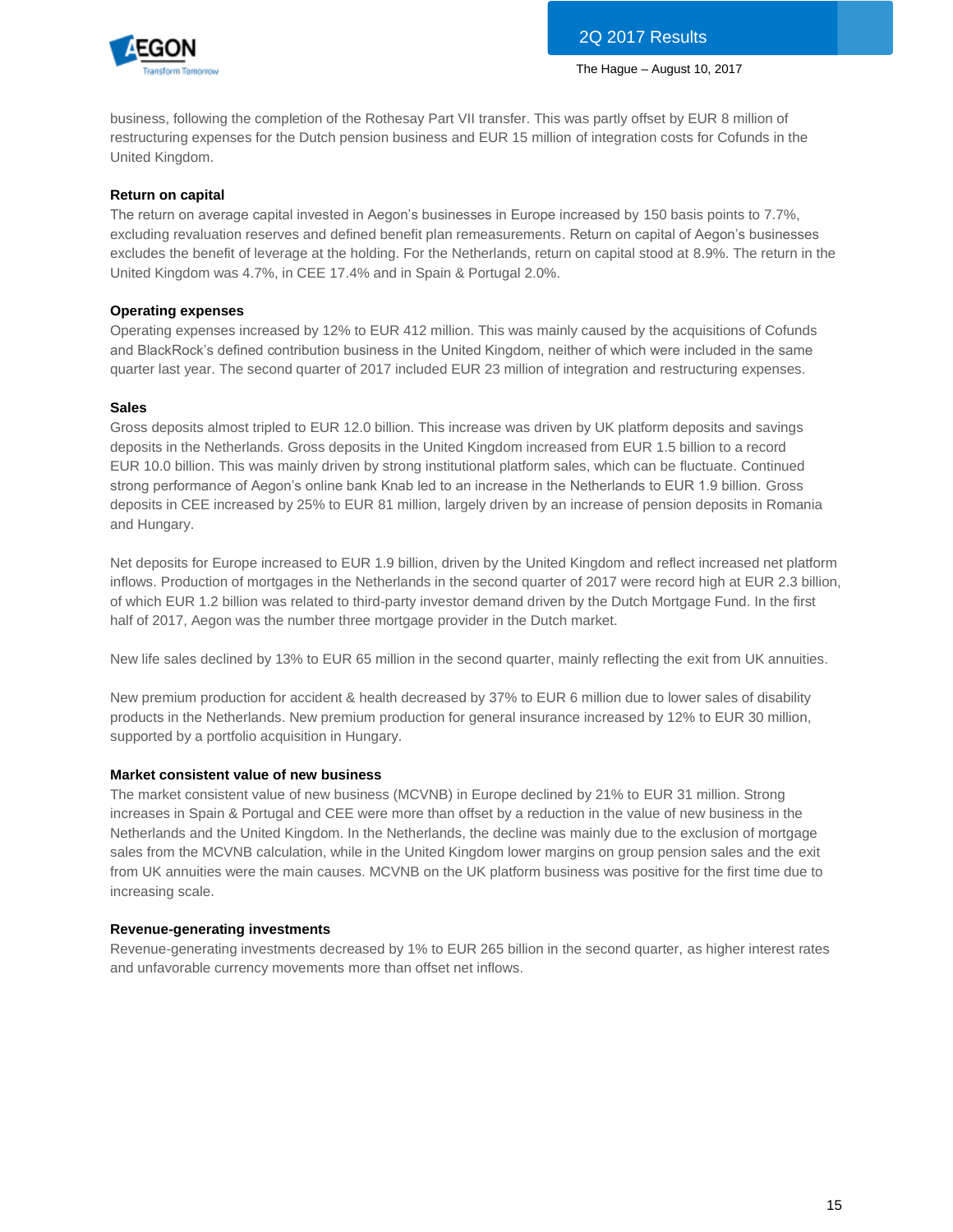

| 2Q 2016<br>1Q 2017<br><b>YTD 2017</b><br>2Q 2017<br>$\frac{0}{0}$<br>$\frac{0}{0}$<br><b>EUR</b> millions<br>Notes<br>Underlying earnings before tax<br>254<br>The Netherlands<br>136<br>138<br>118<br>16<br>(2)<br>35<br>$\overline{7}$<br>33<br>68<br>United Kingdom<br>$\overline{4}$<br>n.m.<br>19<br>17<br>36<br>Central & Eastern Europe<br>14<br>32<br>9<br>Spain & Portugal<br>5<br>1<br>6<br>$\overline{a}$<br>n.m.<br>n.m.<br>Underlying earnings before tax<br>169<br>364<br>195<br>160<br>15<br>21 | <b>YTD 2016</b><br>267<br>30<br>29<br>3<br>330 | $\frac{0}{0}$<br>(5)<br>$\mathbb{Z}4$ |
|----------------------------------------------------------------------------------------------------------------------------------------------------------------------------------------------------------------------------------------------------------------------------------------------------------------------------------------------------------------------------------------------------------------------------------------------------------------------------------------------------------------|------------------------------------------------|---------------------------------------|
|                                                                                                                                                                                                                                                                                                                                                                                                                                                                                                                |                                                |                                       |
|                                                                                                                                                                                                                                                                                                                                                                                                                                                                                                                |                                                |                                       |
|                                                                                                                                                                                                                                                                                                                                                                                                                                                                                                                |                                                |                                       |
|                                                                                                                                                                                                                                                                                                                                                                                                                                                                                                                |                                                |                                       |
|                                                                                                                                                                                                                                                                                                                                                                                                                                                                                                                |                                                | 26                                    |
|                                                                                                                                                                                                                                                                                                                                                                                                                                                                                                                |                                                | 68                                    |
|                                                                                                                                                                                                                                                                                                                                                                                                                                                                                                                |                                                | 10                                    |
| Fair value items<br>(165)<br>(190)<br>(56)<br>(221)<br>$\mathcal{B}$<br>(196)                                                                                                                                                                                                                                                                                                                                                                                                                                  | (261)                                          | 16                                    |
| 89<br>223<br>156<br>Realized gains / (losses) on investments<br>67<br>(60)<br>34                                                                                                                                                                                                                                                                                                                                                                                                                               | 240                                            | (35)                                  |
| (3)<br>Net impairments<br>(4)<br>(5)<br>(8)<br>41<br>47                                                                                                                                                                                                                                                                                                                                                                                                                                                        | (4)                                            | (96)                                  |
| 64<br>Other income / (charges)<br>(701)<br>8<br>72<br>5<br>n.m.<br>n.m.                                                                                                                                                                                                                                                                                                                                                                                                                                        | (700)                                          | n.m.                                  |
| Income before tax<br>180<br>(512)<br>183<br>363<br>n.m.<br>(2)                                                                                                                                                                                                                                                                                                                                                                                                                                                 | (395)<br>n.m.                                  |                                       |
| (45)<br>(53)<br>(98)<br>Income tax<br>6<br>n.m.<br>$\mathfrak{b}$                                                                                                                                                                                                                                                                                                                                                                                                                                              | (12)                                           | n.m.                                  |
| Net income / (loss)<br>135<br>(506)<br>131<br>265<br>$\mathbf 3$<br>n.m.                                                                                                                                                                                                                                                                                                                                                                                                                                       | (407)                                          | n.m.                                  |
| 152<br>127<br>279<br>Net underlying earnings<br>117<br>30<br>20                                                                                                                                                                                                                                                                                                                                                                                                                                                | 255                                            | $\boldsymbol{9}$                      |
| Commissions and expenses<br>545<br>522<br>539<br>1,084<br>$\overline{\mathcal{L}}$<br>$\mathbf{1}$                                                                                                                                                                                                                                                                                                                                                                                                             | 1,067                                          | $\sqrt{2}$                            |
| 395<br>412<br>369<br>807<br>of which operating expenses<br>$\mathcal D$<br>$\overline{\mathcal{L}}$                                                                                                                                                                                                                                                                                                                                                                                                            | 729                                            | $11$                                  |
| Gross deposits (on and off balance)<br>10                                                                                                                                                                                                                                                                                                                                                                                                                                                                      |                                                |                                       |
| The Netherlands<br>1,877<br>1,511<br>3,899<br>2,022<br>24<br>(7)                                                                                                                                                                                                                                                                                                                                                                                                                                               | 3,367                                          | 16                                    |
| United Kingdom<br>10,042<br>1,506<br>7,957<br>17,999<br>n.m.<br>26                                                                                                                                                                                                                                                                                                                                                                                                                                             | 3,025                                          | n.m.                                  |
| 69<br>Central & Eastern Europe<br>81<br>64<br>150<br>25<br>$\mathcal T$                                                                                                                                                                                                                                                                                                                                                                                                                                        | 126                                            | 19                                    |
| Spain & Portugal<br>6<br>7<br>13<br>7<br>13<br>(2)                                                                                                                                                                                                                                                                                                                                                                                                                                                             | 11                                             | 15                                    |
| <b>Total gross deposits</b><br>3,088<br>22,061<br>12,007<br>10,054<br>19<br>n.m.                                                                                                                                                                                                                                                                                                                                                                                                                               | 6,529                                          | n.m.                                  |
| Net deposits (on and off balance)<br>10                                                                                                                                                                                                                                                                                                                                                                                                                                                                        |                                                |                                       |
| The Netherlands<br>353<br>445<br>764<br>411<br>(21)<br>(14)                                                                                                                                                                                                                                                                                                                                                                                                                                                    | 1,227                                          | (38)                                  |
| 1,492<br>313<br>1,805<br>United Kingdom<br>(328)<br>n.m.<br>n.m.                                                                                                                                                                                                                                                                                                                                                                                                                                               | (421)                                          | n.m.                                  |
| Central & Eastern Europe<br>53<br>39<br>46<br>99<br>37<br>15                                                                                                                                                                                                                                                                                                                                                                                                                                                   | 79                                             | 26                                    |
| 3<br>$\overline{4}$<br>Spain & Portugal<br>4<br>8<br>(1)<br>19                                                                                                                                                                                                                                                                                                                                                                                                                                                 | 5                                              | 46                                    |
| Total net deposits / (outflows)<br>1,901<br>159<br>774<br>2,675<br>n.m.<br>146                                                                                                                                                                                                                                                                                                                                                                                                                                 | 890<br>n.m.                                    |                                       |
| <b>New life sales</b><br>6, 10                                                                                                                                                                                                                                                                                                                                                                                                                                                                                 |                                                |                                       |
| 256<br>428<br>Life single premiums<br>198<br>230<br>(23)<br>(14)                                                                                                                                                                                                                                                                                                                                                                                                                                               | 609                                            | (30)                                  |
| 45<br>89<br>Life recurring premiums annualized<br>49<br>44<br>(8)<br>$\mathbf{3}$                                                                                                                                                                                                                                                                                                                                                                                                                              | 99                                             | (10)                                  |
| Total recurring plus 1/10 single<br>65<br>75<br>67<br>132<br>(13)<br>(3)                                                                                                                                                                                                                                                                                                                                                                                                                                       | 160                                            | (17)                                  |
| 50<br>59<br>50<br>100<br>Life<br>(15)                                                                                                                                                                                                                                                                                                                                                                                                                                                                          | 117                                            | (15)                                  |
| 15<br>16<br>32<br>Pensions<br>17<br>(7)<br>(D)                                                                                                                                                                                                                                                                                                                                                                                                                                                                 | 42                                             | (25)                                  |
| Total recurring plus 1/10 single<br>65<br>75<br>67<br>132<br>(13)<br>(3)                                                                                                                                                                                                                                                                                                                                                                                                                                       | 160                                            | (17)                                  |
| 49<br>The Netherlands<br>21<br>23<br>28<br>(D)<br>(25)                                                                                                                                                                                                                                                                                                                                                                                                                                                         | 62                                             | (21)                                  |
| 9<br>20<br>8<br>17<br>United Kingdom<br>(54)<br>11                                                                                                                                                                                                                                                                                                                                                                                                                                                             | 38                                             | (54)                                  |
| 21<br>21<br>20<br>41<br>Central & Eastern Europe<br>$\overline{c}$<br>$\pmb v$                                                                                                                                                                                                                                                                                                                                                                                                                                 | 40                                             | 3                                     |
| Spain & Portugal<br>13<br>11<br>11<br>25<br>27<br>20                                                                                                                                                                                                                                                                                                                                                                                                                                                           | 20                                             | 21                                    |
| Total recurring plus 1/10 single<br>65<br>75<br>132<br>67<br>(13)<br>(3)                                                                                                                                                                                                                                                                                                                                                                                                                                       | 160                                            | (17)                                  |
| 9<br>New premium production accident and health insurance<br>6<br>23<br>17<br>(37)<br>(68)                                                                                                                                                                                                                                                                                                                                                                                                                     | 19                                             | 23                                    |
| 30<br>27<br>27<br>57<br>New premium production general insurance<br>$\mathcal{D}$<br>13                                                                                                                                                                                                                                                                                                                                                                                                                        | 51                                             | $11$                                  |

## **Revenue-generating investments**

| Revenue-generating investments              |          |          |               |          |               |
|---------------------------------------------|----------|----------|---------------|----------|---------------|
|                                             | Jun. 30, | Mar. 31. |               | Dec. 31, |               |
|                                             | 2017     | 2017     | $\frac{0}{0}$ | 2016     | $\frac{0}{0}$ |
| Revenue-generating investments (total)      | 264,636  | 267,308  | (1)           | 164,487  | 61            |
| Investments general account                 | 57,079   | 57,857   | (1)           | 58,264   | (2)           |
| Investments for account of policyholders    | 94,071   | 96,883   | (3)           | 96,276   | (2)           |
| Off balance sheet investments third parties | 113,485  | 112,568  |               | 9.946    | n.m.          |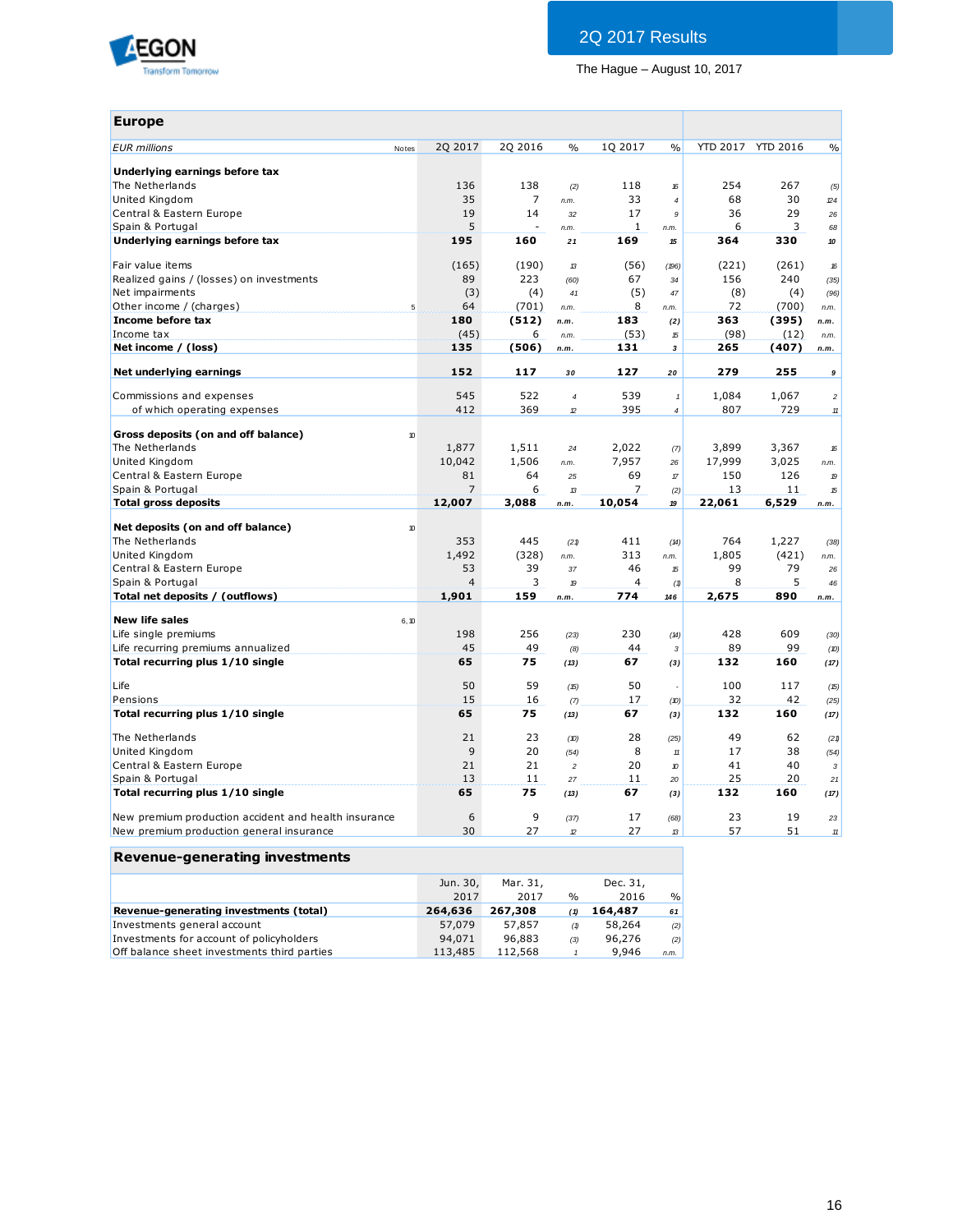

## **Europe Segments, 2Q 2017 geographically**

|                                                                      | <b>The</b>  | United  | Central &<br>Eastern |                     |        |
|----------------------------------------------------------------------|-------------|---------|----------------------|---------------------|--------|
| EUR millions                                                         | Netherlands | Kingdom | Europe               | Spain &<br>Portugal | Europe |
| Underlying earnings before tax<br>geographically by line of business |             |         |                      |                     |        |
| Life                                                                 | 74          | 19      | 9                    | 2                   | 104    |
| Pensions<br>13                                                       | 45          | 15      | 3                    |                     | 63     |
| Non-life                                                             | 13          |         | 7                    | 3                   | 23     |
| Other                                                                | 4           |         |                      |                     | 4      |
| Underlying earnings before tax                                       | 136         | 35      | 19                   | 5                   | 195    |
| Fair value items                                                     | (138)       | (27)    |                      |                     | (165)  |
| Realized gains / (losses) on investments                             | 85          | 3       | $\mathbf{1}$         |                     | 89     |
| Impairment charges                                                   | (5)         |         | (2)                  |                     | (7)    |
| Impairment reversals                                                 | 4           |         |                      |                     | 4      |
| Other income / (charges)                                             | (8)<br>5    | 72      |                      |                     | 64     |
| Income / (loss) before tax                                           | 74          | 83      | 18                   | 5                   | 180    |
| Income tax (expense) / benefit                                       | (15)        | (26)    | (2)                  | (2)                 | (45)   |
| Net income / (loss)                                                  | 59          | 57      | 16                   | 3                   | 135    |
| Net underlying earnings                                              | 106         | 26      | 17                   | 3                   | 152    |
| Commissions and expenses                                             | 242         | 195     | 64                   | 44                  | 545    |
| of which operating expenses                                          | 214         | 141     | 36                   | 21                  | 412    |

## **Europe Segments, 2Q 2016 geographically**

|                                          | <b>The</b>  | United                   | Central &<br>Eastern | Spain &  |        |
|------------------------------------------|-------------|--------------------------|----------------------|----------|--------|
| <b>EUR millions</b>                      | Netherlands | Kingdom                  | Europe               | Portugal | Europe |
| Underlying earnings before tax           |             |                          |                      |          |        |
| geographically by line of business       |             |                          |                      |          |        |
| Life                                     | 74          | 7                        | 6                    | (3)      | 85     |
| Pensions                                 | 59          |                          | 3                    |          | 62     |
| Non-life                                 | (4)         |                          | 5                    | 3        | 5      |
| Other                                    | 9           |                          |                      |          | 9      |
| Underlying earnings before tax           | 138         | $\overline{\phantom{a}}$ | 14                   |          | 160    |
| Fair value items                         | (185)       | (6)                      |                      |          | (190)  |
| Realized gains / (losses) on investments | 93          | 131                      |                      | (1)      | 223    |
| Impairment charges                       | (8)         |                          |                      |          | (8)    |
| Impairment reversals                     | 4           |                          |                      |          | 4      |
| Other income / (charges)                 | (20)<br>5   | (681)                    |                      |          | (701)  |
| Income / (loss) before tax               | 22          | (548)                    | 14                   | -        | (512)  |
| Income tax (expense) / benefit           | (4)         | 14                       | (3)                  | (2)      | 6      |
| Net income / (loss)                      | 19          | (533)                    | 11                   | (3)      | (506)  |
| Net underlying earnings                  | 108         |                          | 12                   | (2)      | 117    |
| Commissions and expenses                 | 250         | 171                      | 59                   | 41       | 522    |
| of which operating expenses              | 214         | 99                       | 35                   | 21       | 369    |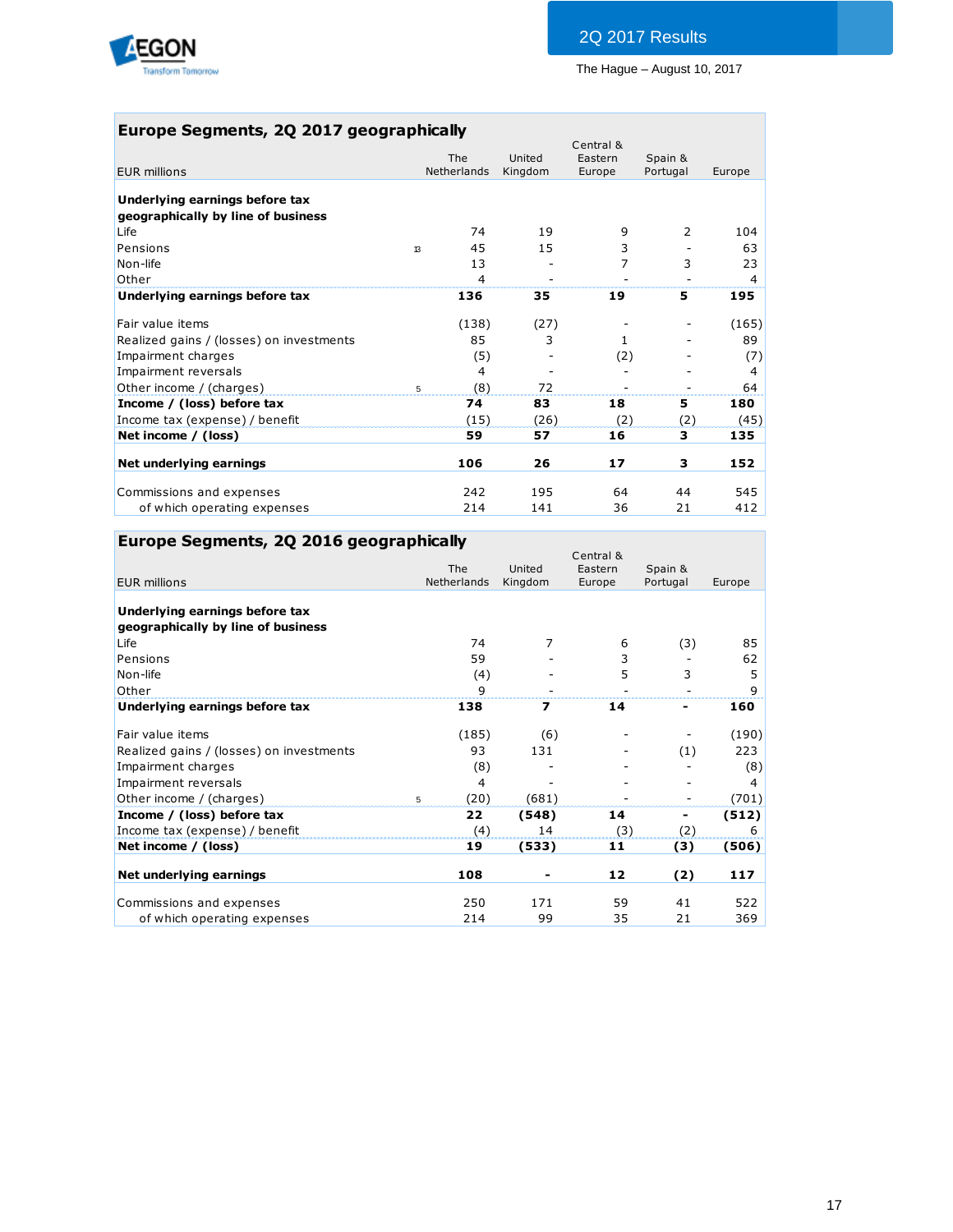

## Asia

- **Underlying earnings before tax increase to USD 12 million**
- Net loss amounts to USD 1 million due to higher taxable commissions in China
- New life sales increase by 7% to USD 38 million driven by higher protection sales in China
- Gross deposits decrease to USD 54 million due to lower interest rates and strict adherence to Aegon's **pricing policy**

## **Execution of strategy**

Aegon focuses on three fast-growing and underserved customer segments in Asia: High-Net Worth (HNW) individuals, aging affluent customers, and ascending affluent customers. Universal life insurance, variable annuities, and protection products are core products in the region. These products are supplemented with direct-to-consumer digital distribution platforms in markets in which Aegon does not have an insurance license.

Aegon aims to continue growing its distribution network and product portfolio in Asia. During the quarter, Aegon launched a new guaranteed minimum death benefit product (GMDB) enabling it to further strengthen its variable annuity product offerings in Japan. In India, Aegon continues to make progress on implementing its direct-to-consumer strategy as both the online sales and direct sales force channels showed strong growth during the quarter. In China, Aegon continues to be a leading player in the protection market with the continued success of its recently launched critical illness product.

## **Underlying earnings before tax**

In the second quarter of 2017, Aegon's underlying earnings before tax in Asia increased from USD 1 million a year ago to USD 12 million, mainly due to higher earnings from the HNW businesses and China.

- Earnings from HNW businesses increased by USD 8 million to USD 18 million. This increase was driven by growth of the business and lower charges related to anticipated investment yields. The charge that related to lower than anticipated investment yields was USD 3 million lower than in the same quarter of last year.
- Earnings from Aegon Insights amounted to USD 1 million. This was primarily due to lower operating expenses as a result of the rationalization of unprofitable sales campaigns.
- The loss from Strategic partnerships in China, Japan and India improved by USD 4 million to USD 7 million as a result of favorable persistency.

## **Net income**

The net loss from Aegon's operations in Asia amounted to USD 1 million. The loss from fair value items of USD 1 million was mainly due to hedging results in the variable annuity business in Japan, while realized gains of USD 2 million were the result of normal trading activity. Income tax increased to USD 14 million due to relatively high profits for tax purposes in China and the HNW business, and a tax expense of USD 5 million that mainly related to higher taxable commissions in China following continued strong sales.

## **Return on capital**

The return on average capital invested in Aegon's businesses in Asia, excluding revaluation reserve, was -0.9%.

## **Operating expenses**

Operating expenses remained stable at USD 41 million in the second quarter. Higher expenses in China as a result of strong sales during the quarter were offset by lower expenses in Japan due to expense management initiatives, and Aegon Insights due to the continued rationalization of sales campaigns.

## **Sales**

New life sales increased by 7% to USD 38 million.

- Sales from HNW businesses decreased by 22% to USD 19 million due to the continued competitive environment.
- Sales from Strategic partnerships increased by 69% to USD 19 million, primarily driven by continued strong sales in China following the successful launch of a new critical illness product.

New premium production from accident & health insurance remained stable at USD 4 million.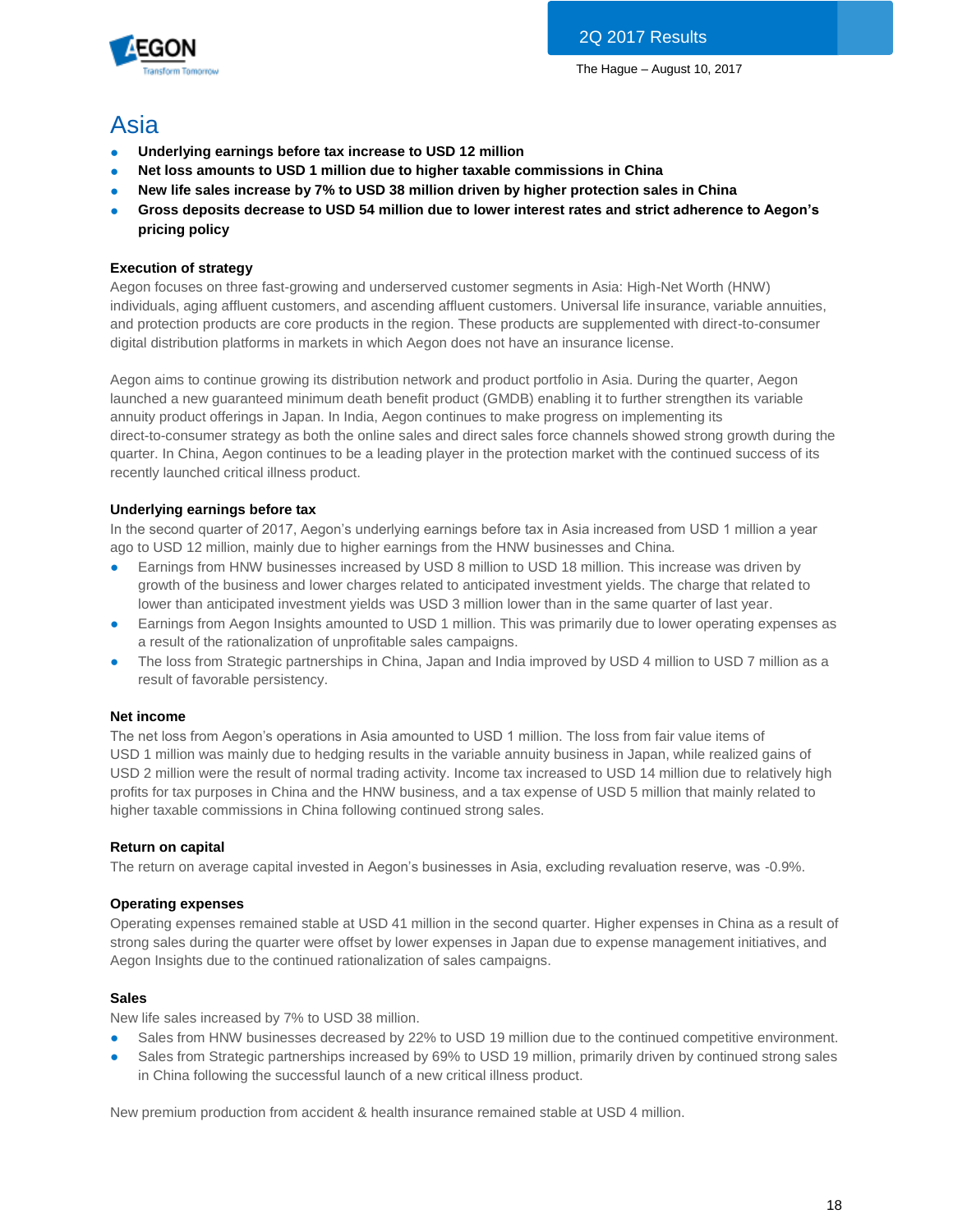

Gross deposits from Strategic partnerships decreased by 50% to USD 54 million. Increased inflows from foreign currency variable annuities were more than offset by lower Japanese Yen-denominated variable annuity sales. The latter was the result of a pricing change in order to maintain profitability by strictly adhering to Aegon's pricing policy. Net deposits decreased by 62% to USD 34 million, which reflects lower gross deposits and higher lapse experience in the Japanese variable annuity business.

### **Market consistent value of new business**

The market consistent value of new business in Asia increased by USD 19 million to USD 18 million. This was mainly caused by higher interest rates and strong profitable sales in China.

### **Revenue-generating investments**

Revenue-generating investments increased by 3% to USD 8.9 billion during the second quarter of 2017. This was driven by favorable market movements and growth of the HNW businesses.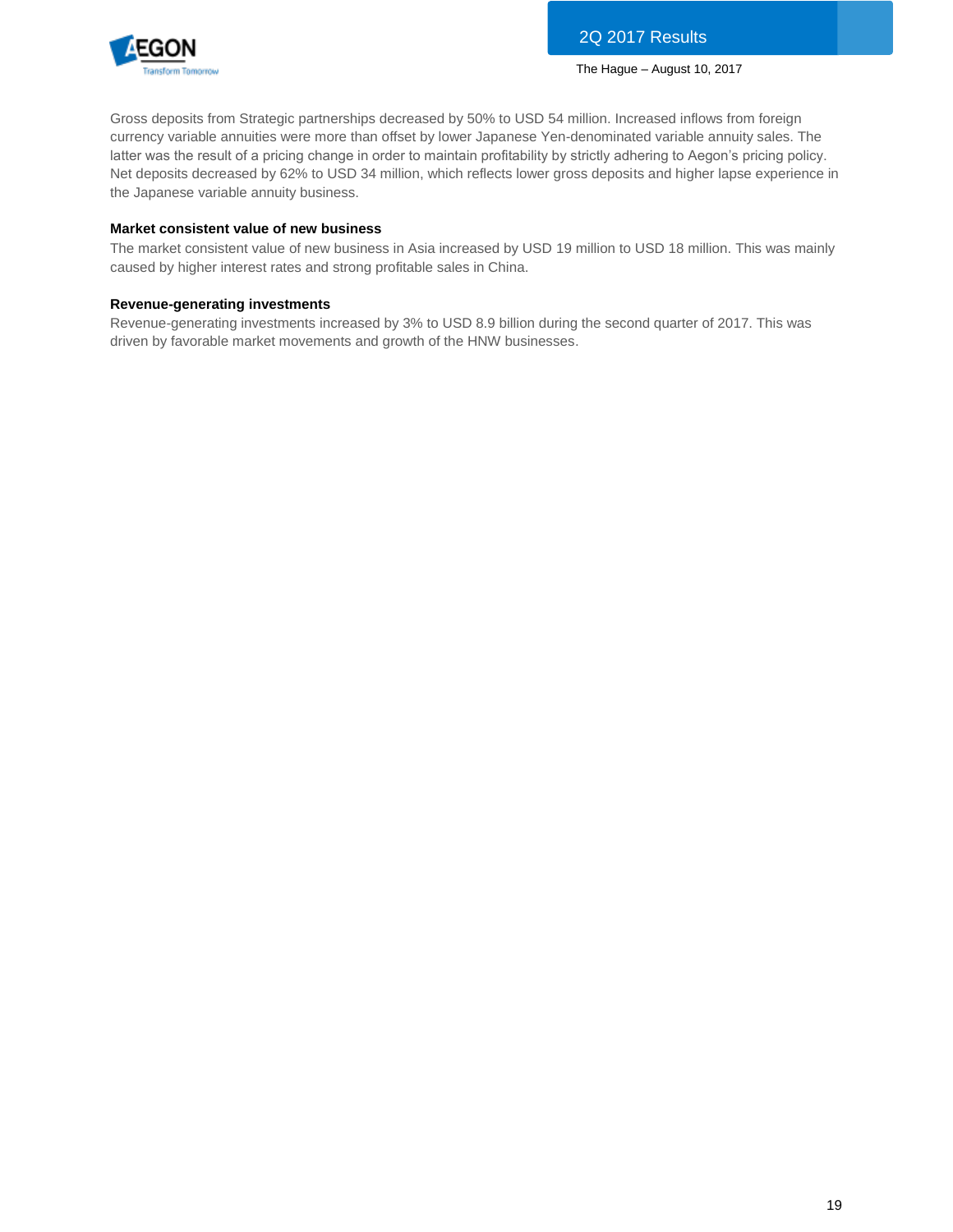

| Asia                                                 |                  |                          |                  |                |                |                |                   |              |
|------------------------------------------------------|------------------|--------------------------|------------------|----------------|----------------|----------------|-------------------|--------------|
| <b>USD millions</b>                                  | 2Q 2017<br>Notes | 2Q 2016                  | $\frac{0}{0}$    | 1Q 2017        | $\frac{0}{0}$  |                | YTD 2017 YTD 2016 | $\%$         |
|                                                      |                  |                          |                  |                |                |                |                   |              |
| Underlying earnings before tax by line of business   |                  |                          |                  |                |                |                |                   |              |
| High net worth businesses                            | 18               | 10                       | 72               | 17             | 5              | 35             | 24                | 48           |
| Aegon Insights                                       | $\mathbf{1}$     | $\overline{2}$           | (B)              | 1              | 32             | 2              | $\sim$            | n.m.         |
| Stategic partnerships                                | (7)              | (11)                     | 32               | (5)            | (42)           | (12)           | (22)              | 43           |
| Underlying earnings before tax                       | 12               | $\mathbf{1}$             | n.m.             | 13             | (8)            | 25             | $\mathbf{2}$      | n.m.         |
| Fair value items                                     | (1)              | (8)                      | 87               | 1              | n.m.           | $\sim$         | (5)               | 96           |
| Realized gains / (losses) on investments             | 2                | 1                        | 55               | (3)            | n.m.           | (1)            | 6                 | n.m.         |
| Net impairments                                      |                  | $\omega$                 | n.m.             | $\blacksquare$ | (21)           |                | (1)               | n.m.         |
| Income before tax                                    | 13               | (6)                      | n.m.             | 10             | 24             | 23             | 1                 | n.m.         |
| Income tax                                           | (14)             | (6)                      | (148)            | (14)           | $\overline{4}$ | (28)           | (11)              | (165)        |
| Net income / (loss)                                  | (1)              | (12)                     | 92               | (4)            | 77             | (5)            | (10)              | 51           |
| Net underlying earnings                              | (2)              | (4)                      | 55               | (2)            | 5              | (4)            | (9)               | 53           |
| Commissions and expenses                             | 60               | 63                       | (5)              | 61             | (2)            | 122            | 128               | (5)          |
| of which operating expenses                          | 41               | 40                       | $\boldsymbol{2}$ | 43             | (5)            | 83             | 83                | $\mathbf{1}$ |
|                                                      |                  |                          |                  |                |                |                |                   |              |
| China                                                |                  | $\overline{\phantom{a}}$ | n.m.             | $\overline{2}$ | (91)           | $\overline{2}$ | 3                 | (35)         |
| Japan                                                | 53               | 106                      | (50)             | 76             | (29)           | 129            | 183               | (29)         |
| <b>Total gross deposits</b>                          | 54               | 106                      | (50)             | 78             | (31)           | 131            | 186               | (30)         |
| China                                                | (1)              | (1)                      | (18)             | $\mathbf{1}$   | n.m.           | $\mathbf{1}$   | $\overline{2}$    | (75)         |
| Japan                                                | 35               | 91                       | (61)             | 57             | (38)           | 92             | 153               | (40)         |
| Total net deposits / (outflows)                      | 34               | 90                       | (62)             | 58             | (41)           | 92             | 155               | (41)         |
| <b>New life sales</b>                                | 10               |                          |                  |                |                |                |                   |              |
| Life single premiums                                 | 178              | 233                      | (23)             | 256            | (30)           | 434            | 486               | (11)         |
| Life recurring premiums annualized                   | 20               | 12                       | 67               | 30             | (35)           | 50             | 28                | 81           |
| Total recurring plus 1/10 single                     | 38               | 35                       | $\overline{7}$   | 56             | (33)           | 93             | 76                | 23           |
| High net worth businesses                            | 19               | 24                       | (22)             | 23             | (17)           | 41             | 45                | (8)          |
| Stategic partnerships                                | 19               | 11                       | 69               | 33             | (43)           | 52             | 31                | 67           |
| Total recurring plus 1/10 single                     | 38               | 35                       | $\overline{7}$   | 56             | (33)           | 93             | 76                | 23           |
| New premium production accident and health insurance | $\overline{4}$   | $\overline{4}$           | (22)             | 5              | (32)           | 9              | 11                | (18)         |
| <b>Revenue-generating investments</b>                |                  |                          |                  |                |                |                |                   |              |
|                                                      | Jun. 30,         | Mar. 31,                 |                  | Dec. 31,       |                |                |                   |              |
|                                                      | 2017             | 2017                     | $\%$             | 2016           | $\%$           |                |                   |              |
| Revenue-generating investments (total)               | 8.937            | 8.719                    | 3                | 8,503          | 5              |                |                   |              |

**Revenue-generating investments (total) 8,937 8,719** *3* **8,503** *5* Investments general account<br>
Investments general account<br>
Off balance sheet investments third parties<br>
3,117 3,051 2 2,883 8 Off balance sheet investments third parties 3,117 3,051 *2* 2,883 *8*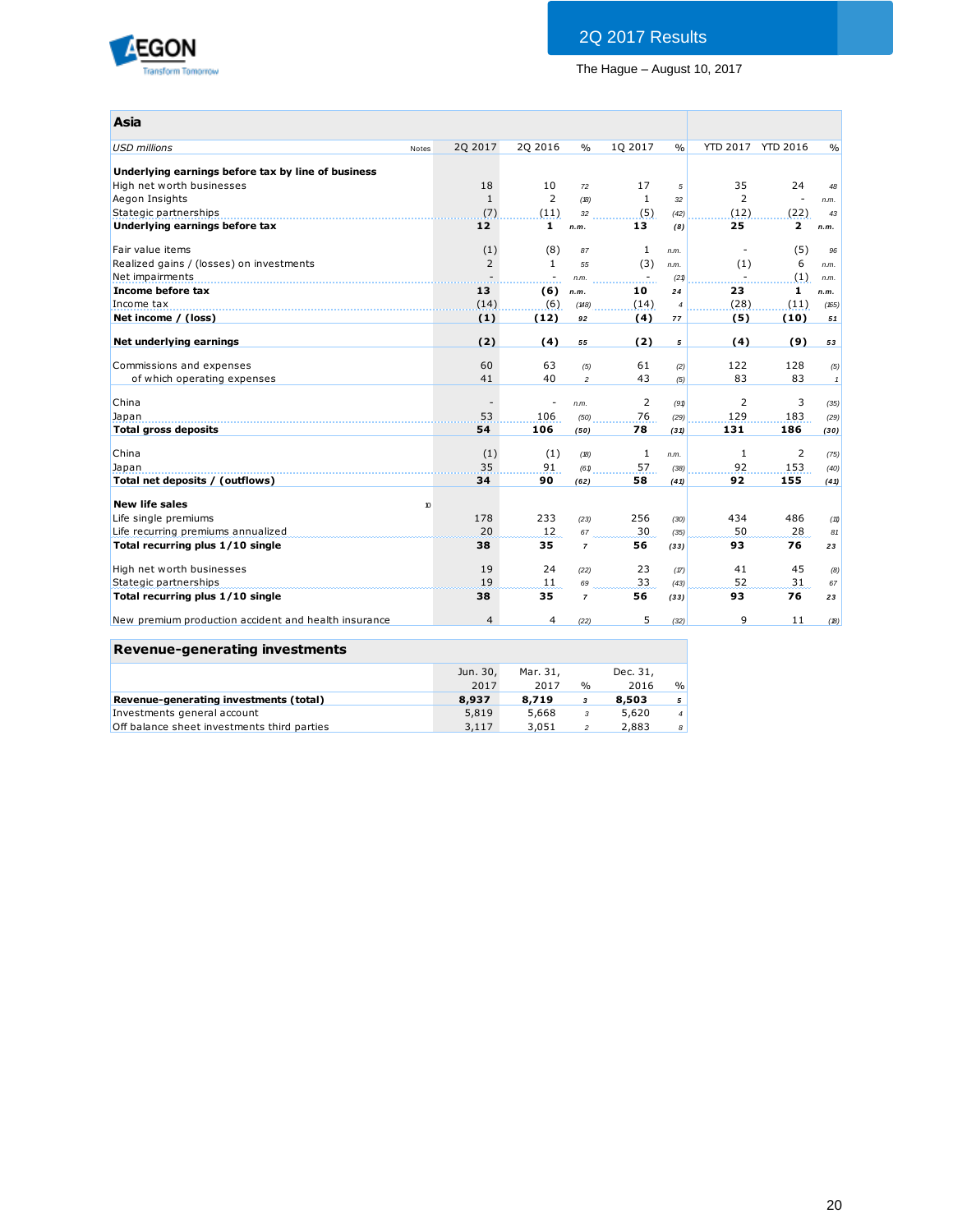

# Asset management

- **Underlying earnings before tax decline to EUR 32 million mainly due to lower management fees**
- **Net income amounts to EUR 22 million**
- **Other third-party net inflows increase to EUR 2.5 billion**
- Assets under management decrease to EUR 309 billion largely driven by the US run-off divestment

## **Execution of strategy**

Aegon aims to achieve strong growth in asset management by leveraging its international capabilities across asset allocation, fixed income, equity, real estate and research, in addition to developing and distributing strategies from across its locations, deepening its presence in existing markets, and furthering its geographical expansion.

An important part of this strategy is to further leverage the expertise across the global asset management organization. In the second quarter of 2017, Aegon launched the Investment Solution Center, a new knowledge hub for investment strategy solutions. By combining the knowledge and expertise throughout the asset management organization, the company is able to offer market-leading investment strategy solutions and high-quality investment products to its clients.

In the United Kingdom, Aegon launched the Kames Active Beta Property Fund to enable pension schemes to track the UK commercial property funds market by investing in a portfolio of open-ended balanced funds. This unique fund helps mitigate the liquidity risks that come with investments in open-ended property funds, while also delivering returns with a risk profile appropriate for pension schemes seeking property market returns.

## **Underlying earnings before tax**

Underlying earnings before tax from Aegon Asset Management in the second quarter of 2017 declined by 14% to EUR 32 million, as lower expenses were more than offset by lower management fees.

- Earnings in the Americas remained stable at EUR 15 million in the second quarter of this year. Lower expenses and higher performance fees were offset by lower management and origination fees.
- Earnings in the Netherlands more than doubled to EUR 5 million, mainly as a result of higher management fees driven by net inflows in the Dutch Mortgage Fund.
- Earnings in the United Kingdom declined from EUR 8 million to EUR 5 million due to lower management fees and adverse currency movements. Lower management fees resulted from outflows in the general account due to the divestment of the UK annuity book, and outflows in other third-party following a contract loss earlier this year.
- Earnings from Strategic partnerships amounted to EUR 10 million. Lower performance fees from Aegon's Chinese asset management joint venture Aegon Industrial Fund Management Company (AIFMC) were only partly offset by higher earnings from La Banque Postale Asset Management (LBPAM).

## **Net income**

Net income from asset management declined by 9% to EUR 22 million, mainly as a result of lower underlying earnings.

## **Revenues**

Total revenues decreased by 6% to EUR 140 million. Management fees declined by 5% to EUR 120 million, mainly due to adverse currency movements and net outflows in the Americas and United Kingdom earlier this year. On a constant currency basis, management fees were down by 3%. Annualized management fees from other third parties as a percentage of average assets under management from other third parties remained stable at 20 basis points. Performance fees were stable at EUR 4 million as higher fees in the Americas were offset by lower performance fees in AIFMC. Other revenues declined by EUR 3 million to EUR 16 million, partly driven by lower origination fees in the Americas.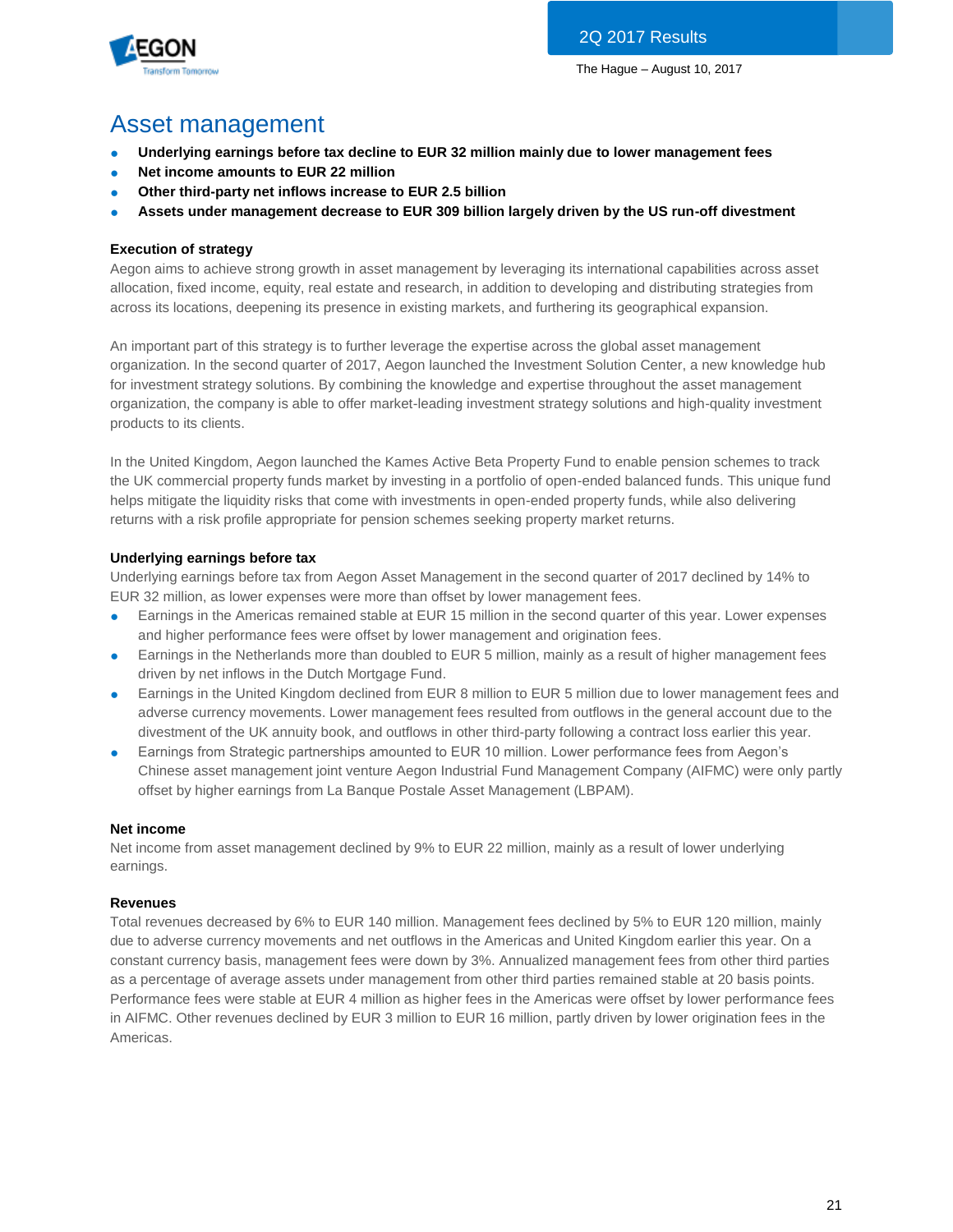

### **Operating expenses**

Operating expenses decreased to EUR 109 million, driven by lower expenses in the Americas. The cost/income ratio increased to 78%, as the effect of lower expenses was more than offset by the decline in income. Annualized operating expenses as a percentage of average assets under management increased to 14 basis points.

### **Sales**

Gross inflows in other third-party increased by 28% to EUR 13.5 billion in the second quarter as a result of higher gross inflows in the Americas and in the Netherlands.

Total third-party net inflows this quarter amounted to EUR 0.2 billion, as inflows in other third-party were almost entirely offset by net outflows in third-party affiliates. Third-party affiliates outflows of EUR 2.3 billion were mainly caused by outflows in the Americas and the Netherlands.

Other third-party net inflows increased to EUR 2.5 billion, mainly driven by net inflows of EUR 1.5 billion in the Americas. The Netherlands showed net inflows of EUR 0.9 billion as a result of continued strong inflows in the Dutch Mortgage Fund. Net inflows in Strategic partnerships increased to EUR 0.7 billion as a result of higher inflows from AIFMC. These inflows were only partly offset by net outflows in the United Kingdom.

In the third quarter of 2017, LPBAM was awarded a new mandate totaling EUR 23 billion by CNP Assurances, the largest risk and savings solutions insurance company in France. The new mandate brings LBPAM's total assets under management to EUR 203 billion. As Aegon has a 25% stake in LBPAM, a quarter of the assets related to the new mandate will be recorded in other third-party deposits and assets under management as of the third quarter of 2017.

### **Assets under management**

Assets under management decreased by 5% compared with the previous quarter to EUR 309 billion. Net inflows in other third-party were more than offset by EUR 11 billion net outflows following the divestment of the majority of the run-off businesses in the US, and adverse currency movements.

### **Performance<sup>1</sup>**

Long-term investment performance of the most strategically important funds in the Netherlands, the Americas and the United Kingdom continued to be strong and well above benchmarks (with 100% of tracked assets in the Netherlands outperforming their respective benchmarks over rolling 3 and 5 years; 97% and 98% of the tracked assets in the Americas; and 81% and 100% of tracked assets in the United Kingdom). In the Netherlands one-year rolling investment performance was above benchmarks for 100% of tracked assets. Rolling one-year performance in the Americas was also strong, standing at 92%. In the United Kingdom, one year rolling investment performance was impacted by underperformance in recent quarters (68% of tracked assets outperforming over rolling 1 year).

#### **Return on capital**

The return on average capital invested in Aegon Asset Management in 2Q 2017, excluding revaluation reserves and defined benefit plan remeasurements, amounted to 19%. Return on capital of Aegon's businesses excludes the benefit of leverage at the holding.

 $\overline{a}$ *1. Benchmarks differ per product, and include markets, official benchmarks, and tailor-made benchmarks.*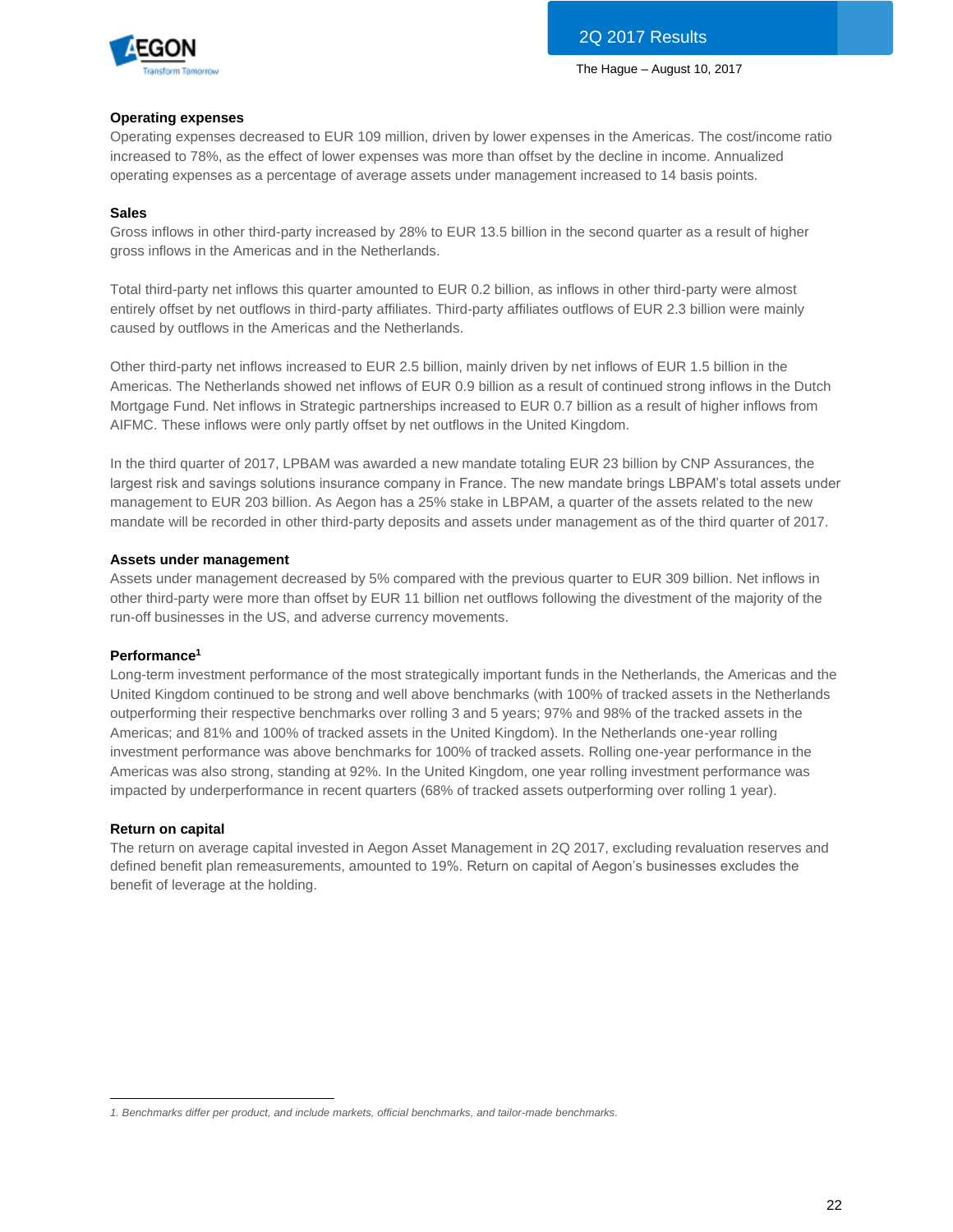

## **Asset Management**

| <b>Asset Management</b>                  |                |                |               |                     |                |                 |                          |                     |
|------------------------------------------|----------------|----------------|---------------|---------------------|----------------|-----------------|--------------------------|---------------------|
| <b>EUR</b> millions<br>Notes             | 2Q 2017        | 2Q 2016        | $\%$          | 1Q 2017             | $\frac{0}{0}$  | <b>YTD 2017</b> | <b>YTD 2016</b>          | $\frac{0}{0}$       |
| Americas                                 | 15             | 15             | 3             | 15                  | (2)            | 30              | 32                       | (4)                 |
| The Netherlands                          | 5              | $\overline{2}$ | 93            | 5                   | $\overline{1}$ | 9               | $\overline{4}$           | 102                 |
| United Kingdom                           | 5              | 8              | (41)          | 5                   | (B)            | 10              | 17                       | (41)                |
| Rest of World                            | (2)            | $\blacksquare$ | n.m.          | (2)                 | 24             | (4)             | (2)                      | (22)                |
| Strategic partnerships                   | 10             | 12             | (23)          | 14                  | (34)           | 24              | 31                       | (22)                |
| Underlying earnings before tax           | 32             | 37             | (14)          | 37                  | (14)           | 69              | 82                       | (16)                |
| Realized gains / (losses) on investments |                | $\mathbf{1}$   | (59)          | 2                   | (84)           | $\overline{2}$  | $1\,$                    | 159                 |
| Other income / (charges)                 | (1)            | $\mathbf{r}$   | n.m.          | $\bar{\phantom{a}}$ | n.m.           | (1)             | $\overline{\phantom{a}}$ | (65)                |
| Income before tax                        | 32             | 38             | (17)          | 39                  | (20)           | 71              | 82                       | (14)                |
| Income tax                               | (10)           | (14)           | 30            | (12)                | 21             | (22)            | (26)                     | $\mathcal B$        |
| Net income / (loss)                      | 22             | 24             | (9)           | 27                  | (20)           | 49              | 56                       | (12)                |
| Net underlying earnings                  | 22             | 24             | (6)           | 26                  | (14)           | 48              | 56                       | (14)                |
| <b>Revenues</b>                          |                |                |               |                     |                |                 |                          |                     |
| Management fees                          | 120            | 126            | (5)           | 122                 | (2)            | 242             | 253                      | (4)                 |
| Performance fees                         | $\overline{4}$ | 4              | $\mathcal{T}$ | 3                   | 30             | 8               | 20                       | (60)                |
| Other                                    | 16             | 19             | (16)          | 20                  | (22)           | 36              | 35                       | $\overline{c}$      |
| Total revenue *                          | 140            | 148            | (6)           | 146                 | (4)            | 286             | 307                      | (7)                 |
|                                          |                |                |               |                     |                |                 |                          |                     |
| General account                          | 42             | 40             | 5             | 42                  | (1)            | 84              | 83                       | $\mathbf{1}$        |
| Third-party                              | 98             | 108            | (9)           | 104                 | (5)            | 202             | 224                      | (10)                |
| Of which affiliates                      | 25             | 29             | (14)          | 25                  | (1)            | 50              | 58                       | (13)                |
| Of which other third-party               | 73             | 80             | (8)           | 78                  | (7)            | 152             | 166                      | (9)                 |
| Total revenue *                          | 140            | 148            | (6)           | 146                 | (4)            | 286             | 307                      | (7)                 |
| <b>Operating Expenses</b>                | 109            | 110            | (1)           | 107                 | $\overline{a}$ | 217             | 224                      | (3)                 |
| Cost / income ratio                      | 78.1%          | 74.3%          | 5             | 73.6%               | 6              | 75.8%           | 73.1%                    | $\overline{\bf{4}}$ |
| Gross flows other third-party            |                |                |               |                     |                |                 |                          |                     |
| Americas                                 | 3,713          | 1,093          | n.m.          | 1,058               | n.m.           | 4,772           | 1,896                    | 152                 |
| The Netherlands                          | 979            | 682            | 44            | 627                 | 56             | 1,606           | 2,439                    | (34)                |
| United Kingdom                           | 1,214          | 1,341          | (9)           | 1,453               | (16)           | 2,667           | 2,897                    | (8)                 |
| Rest of World **                         | (26)           | (289)          | 91            | 47                  | n.m.           | 21              | (366)                    | n.m.                |
| Strategic partnerships                   | 7,612          | 7,680          | (1)           | 7,822               | (3)            | 15,433          | 16,733                   | (8)                 |
| Gross flows other third-party            | 13,492         | 10,506         | 28            | 11,006              | 23             | 24,498          | 23,598                   | $\boldsymbol{4}$    |
| Net flows other third-party              |                |                |               |                     |                |                 |                          |                     |
| Americas                                 | 1,542          | 681            | 26            | 396                 | n.m.           | 1,938           | 242                      | n.m.                |
| The Netherlands                          | 888            | 481            | 85            | (1, 341)            | n.m.           | (453)           | 2,112                    | n.m.                |
| United Kingdom                           | (655)          | (373)          | (76)          | (5, 450)            | 88             | (6, 105)        | (15)                     | n.m.                |
| Rest of World **                         | 41             | 44             | (8)           | 38                  | 6              | 79              | (62)                     | n.m.                |
| Strategic partnerships                   | 676            | 212            | n.m.          | 97                  | n.m.           | 773             | 1,009                    | (23)                |
| Net flows other third-party              | 2,491          | 1,046          | 138           | (6,260)             | n.m.           | (3,769)         | 3,286                    | n.m.                |

\* Net fees and commissions

\*\* Rest of world include intragoup eliminations from internal sub-advised agreements.

### **Assets under management**

|                                      | Jun. 30, | Mar. 31, |                | Dec. 31, |      |
|--------------------------------------|----------|----------|----------------|----------|------|
|                                      | 2017     | 2017     | $\%$           | 2016     | $\%$ |
| Americas                             | 109,906  | 124,943  | (2)            | 124,993  | (2)  |
| The Netherlands                      | 84,804   | 87,392   | (3)            | 88,982   | (5)  |
| United Kingdom                       | 50,632   | 53,005   | (4)            | 57,783   | (2)  |
| Rest of World                        | 2,676    | 2.614    | $\overline{c}$ | 2,523    | 6    |
| Strategic partnerships               | 61,039   | 57,601   | 6              | 57,345   | 6    |
| <b>Total assets under management</b> | 309,056  | 325,556  | (5)            | 331,627  | (7)  |
| General account *                    | 111,000  | 127,358  | (13)           | 128,111  | (13) |
| Third-party                          | 198,057  | 198,197  |                | 203,515  | (3)  |
| Of which affiliates *                | 68,526   | 72,377   | (5)            | 72,626   | (6)  |
| Of which other third-party **        | 129,530  | 125,821  | 3              | 130,889  | (1)  |

\* Please note that the numbers provided in this line are also included in other primary segments.

\*\* Includes pooled fund sales that are recognized on the balance sheet of Aegon UK.

These assets are eliminated in our consolidated revenue generating investments.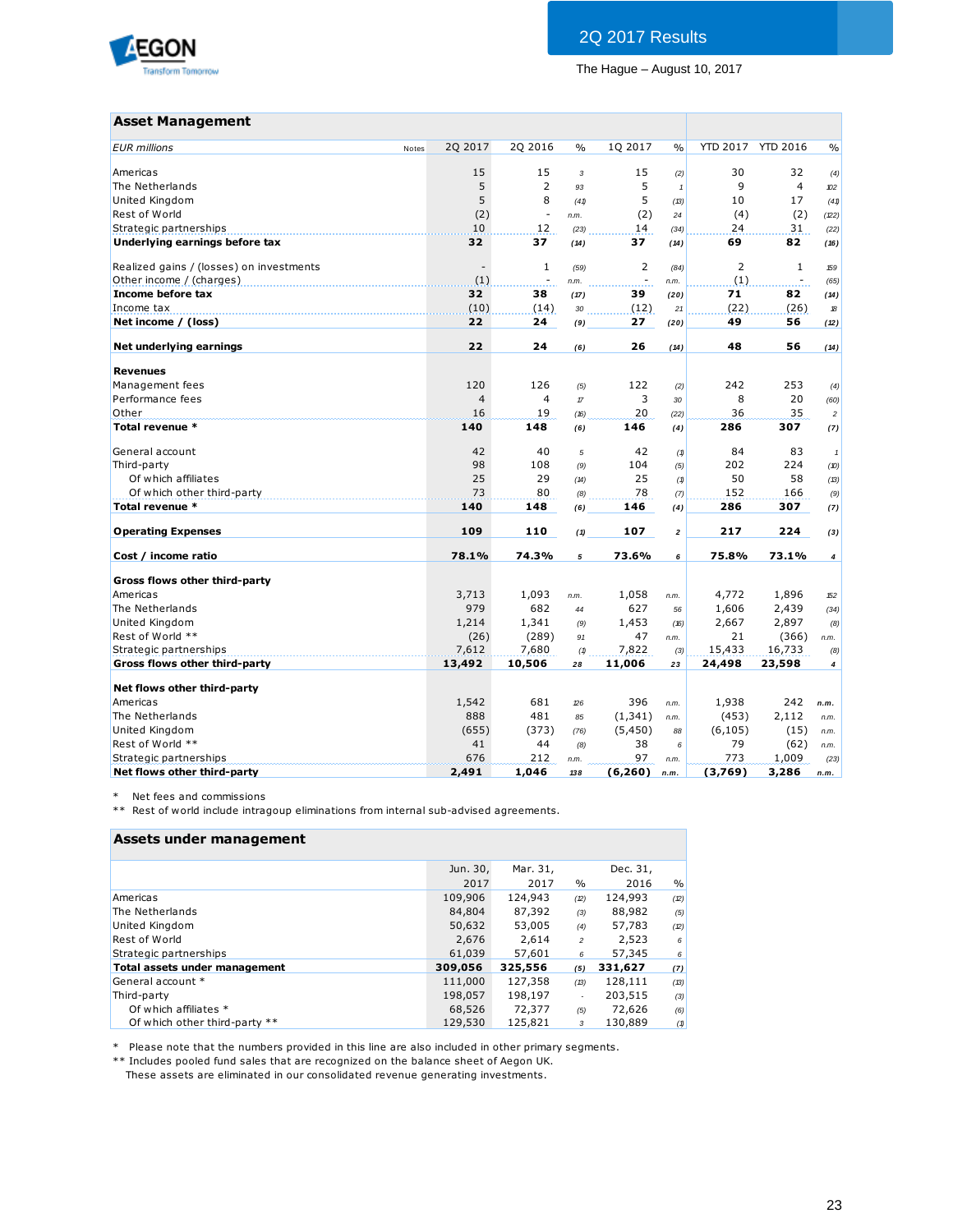

| Market consistent value of new business |         |          |              |                             |               |                 |                 |               |
|-----------------------------------------|---------|----------|--------------|-----------------------------|---------------|-----------------|-----------------|---------------|
|                                         |         |          | <b>MCVNB</b> |                             |               |                 | <b>MCVNB</b>    |               |
| EUR millions, after tax                 | 20 2017 | 20 20 16 | $\%$         | 10 2017                     | $\frac{0}{0}$ | <b>YTD 2017</b> | <b>YTD 2016</b> | $\frac{0}{0}$ |
|                                         |         |          |              |                             |               |                 |                 |               |
| Americas                                | 88      | 62       | 43           | 111                         | (21)          | 199             | 142             | 40            |
| Europe                                  | 31      | 39       | (21)         | 37                          | (16)          | 67              | 95              | (29)          |
| Asia                                    | 16      |          | n.m.         | 24<br>--------------------- | (34)          | 40              | ΄5΄             | n.m.          |
| <b>Total</b>                            | 134     | 100      | 35           | 172                         | (22)          | 306             | 232             | 32            |
|                                         |         |          |              |                             |               |                 |                 |               |

| Modeled new business: APE |       |         |          |                         |         |               |                 |                         |               |
|---------------------------|-------|---------|----------|-------------------------|---------|---------------|-----------------|-------------------------|---------------|
|                           |       |         |          | <b>Premium business</b> |         |               |                 | <b>Premium business</b> |               |
|                           |       |         |          | <b>APE</b>              |         |               |                 | <b>APE</b>              |               |
| <b>EUR</b> millions       | Notes | 20 2017 | 20 20 16 | $\%$                    | 10 2017 | $\frac{0}{0}$ | <b>YTD 2017</b> | <b>YTD 2016</b>         | $\frac{0}{0}$ |
|                           |       |         |          |                         |         |               |                 |                         |               |
| Americas                  |       | 302     | 320      | (6)                     | 373     | (19)          | 675             | 706                     | (4)           |
| Europe                    |       | 342     | 287      | $\boldsymbol{p}$        | 436     | (22)          | 778             | 672                     | 16            |
| Asia                      |       | 37      | 35       |                         | 57      | (35)          | 94              | 78                      | 21            |
| <b>Total</b>              |       | 681     | 642      | 6                       | 867     | (21)          | 1,548           | 1,456                   | 6             |

| Modeled new business: Deposits |       |         |         |                         |         |               |                 |                         |               |
|--------------------------------|-------|---------|---------|-------------------------|---------|---------------|-----------------|-------------------------|---------------|
|                                |       |         |         | <b>Deposit business</b> |         |               |                 | <b>Deposit business</b> |               |
|                                |       |         |         | <b>Deposits</b>         |         |               |                 | <b>Deposits</b>         |               |
| <b>EUR</b> millions            | Notes | 20 2017 | 20 2016 | $\frac{0}{0}$           | 10 2017 | $\frac{0}{0}$ | <b>YTD 2017</b> | <b>YTD 2016</b>         | $\frac{0}{0}$ |
|                                |       |         |         |                         |         |               |                 |                         |               |
| Americas                       |       | 4,146   | 4,462   | $\sigma$                | 4,848   | (14)          | 8.994           | 10,512                  | (14)          |
| Europe                         |       | 35      | 69      | (49)                    | 44      | (20)          | 80              | 138                     | (42)          |
| Asia                           |       | 48      | 94      | (49)                    |         | (34)          | 121             | 167                     | (27)          |
| <b>Total</b>                   |       | 4,230   | 4,625   | (9)                     | 4,965   | (15)          | 9,195           | 10.817                  | (15)          |

| <b>MCVNB/PVNBP summary</b> |       |              |                         |                        |                      |                 |              |                        |                       |
|----------------------------|-------|--------------|-------------------------|------------------------|----------------------|-----------------|--------------|------------------------|-----------------------|
|                            |       |              | <b>Premium business</b> |                        |                      | Premium         |              |                        |                       |
|                            |       | <b>MCVNB</b> | <b>PVNBP</b>            | MCVNB/<br><b>PVNBP</b> | MCVNB/<br><b>APE</b> | <b>MCVNB</b>    | <b>PVNBP</b> | MCVNB/<br><b>PVNBP</b> | <b>MCVNB</b><br>/ APE |
| <b>EUR</b> millions        | Notes | 20 20 17     |                         | $\frac{0}{0}$          | $\%$                 | <b>YTD 2017</b> | YTD 2016     | $\frac{0}{0}$          | $\frac{0}{0}$         |
|                            | 8     |              |                         |                        |                      |                 |              |                        |                       |
| Americas                   |       | 70           | 1,422                   | 4.9                    | 23.2                 | 150             | 3,046        | 4.9                    | 22.3                  |
| Europe                     |       | 32           | 3,487                   | 0.9                    | 9.5                  | 65              | 6.919        | 0.9                    | 8.3                   |
| Asia                       |       | 15           | 297                     | 4.9                    | 39.4                 | 39              | 747          | 5.2                    | 41.3                  |
| <b>Total</b>               |       | 117          | 5,206                   | 2.2                    | 17.2                 | 254             | 10,712       | 2.4                    | 16.4                  |
|                            |       |              | <b>Deposit business</b> |                        |                      | <b>Deposit</b>  |              |                        |                       |
|                            |       |              |                         | MCVNB/                 | MCVNB/               |                 |              | MCVNB /                | MCVNB/                |

|                     |       |              | <b>Deposit business</b> |                        |                    |
|---------------------|-------|--------------|-------------------------|------------------------|--------------------|
|                     |       | <b>MCVNB</b> | <b>PVNBP</b>            | MCVNB/<br><b>PVNBP</b> | MCVNB/<br>Deposits |
| <b>EUR</b> millions | Notes | 20 20 17     |                         | $\frac{0}{0}$          | $\frac{0}{0}$      |
|                     | 8     |              |                         |                        |                    |
| Americas            |       | 18           | 5,991                   | 0.3                    | 0.4                |
| Europe              |       | (2)          | 172                     | (1.0)                  | (4.8)              |
| Asia                |       |              | 48                      | 2.7                    | 2.7                |
| <b>Total</b>        |       | 18           | 6,212                   | 0.3                    | 0.4                |

|               | Premium         |                 |                        |                       |
|---------------|-----------------|-----------------|------------------------|-----------------------|
| CVNB/<br>APE  | <b>MCVNB</b>    | <b>PVNBP</b>    | MCVNB/<br><b>PVNBP</b> | <b>MCVNB</b><br>/ APE |
| $\frac{0}{0}$ | <b>YTD 2017</b> | <b>YTD 2016</b> | $\frac{0}{0}$          | $\frac{0}{0}$         |
|               |                 |                 |                        |                       |
| 23.2          | 150             | 3,046           | 4.9                    | 22.3                  |
| 9.5           | 65              | 6,919           | 0.9                    | 8.3                   |
| 39.4          | 39              | 747             | 5.2                    | 41.3                  |
| 17.2          | 254             | 10,712          | 2.4                    | 16.4                  |

|                     | <b>Deposit</b>       |                      |                        |                    |
|---------------------|----------------------|----------------------|------------------------|--------------------|
| MCVNB/<br>Deposits  | <b>MCVNB</b>         | <b>PVNBP</b>         | MCVNB/<br><b>PVNBP</b> | MCVNB/<br>Deposits |
| $\frac{0}{0}$       | <b>YTD 2017</b>      | <b>YTD 2016</b>      | $\frac{0}{0}$          | $\frac{0}{0}$      |
| 0.4<br>(4.8)<br>2.7 | 48<br>$\overline{2}$ | 13,851<br>519<br>121 | 0.3<br>0.5<br>1.0      | 0.5<br>3.1<br>1.0  |
| 0.4                 | 52                   | 14,492               | 0.4                    | 0.6                |

### **Currencies**

Income statement items: average rate 1 EUR = USD 1.0822 (2016: USD 1.1160).

Income statement items: average rate 1 EUR = GBP 0.8596 (2016: GBP 0.7784).

Balance sheet items: closing rate 1 EUR = USD 1.1406 (2016: USD 1.1110; year-end 2016: USD 1.0548). Balance sheet items: closing rate 1 EUR = GBP 0.8781 (2016: GBP 0.8311; year-end 2016: GBP 0.8536).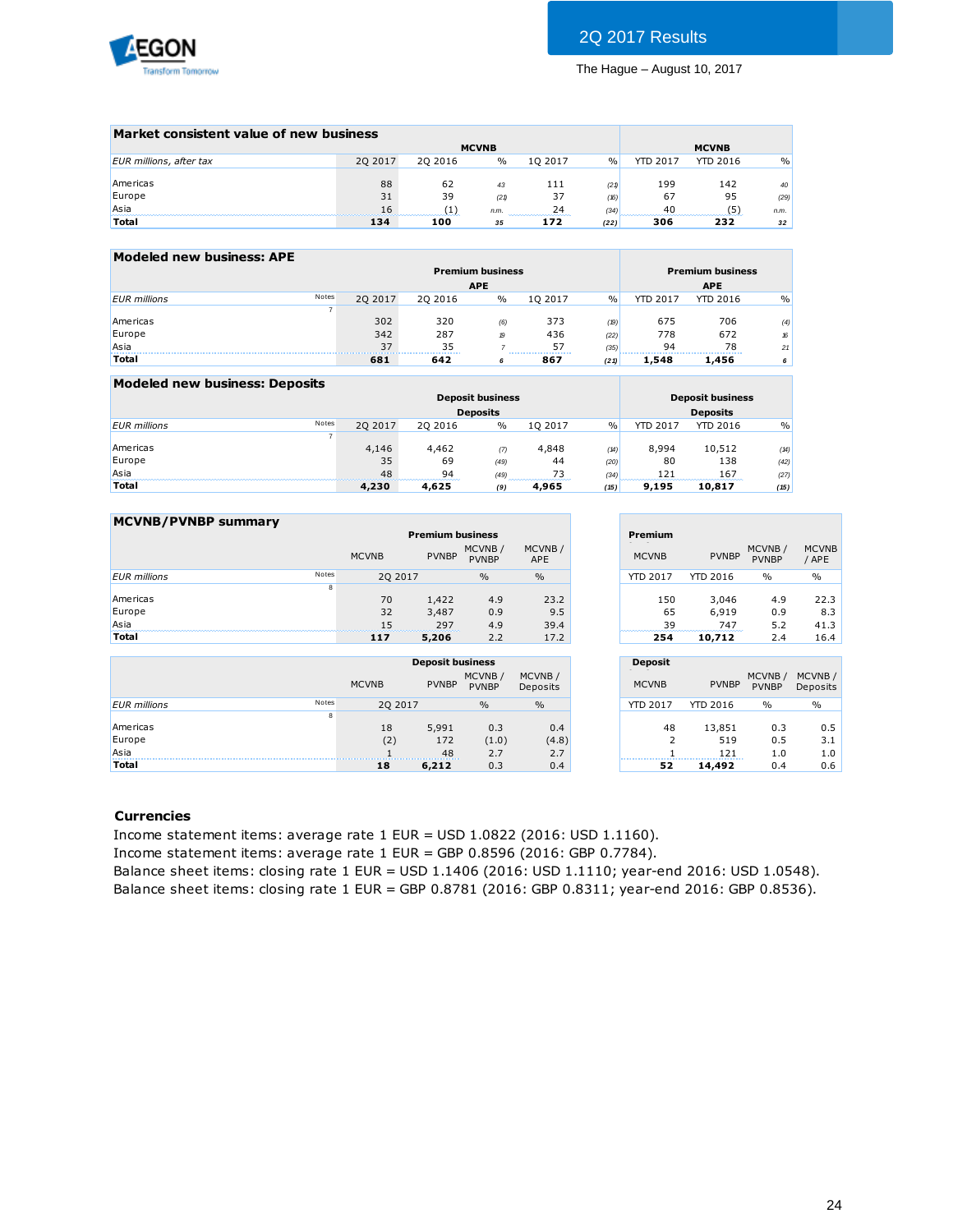

# Operational highlights – first half year of 2017

## **Underlying earnings before tax**

Aegon's underlying earnings before tax in the first half of 2017 increased by 14% compared with the first half of 2016 to EUR 1,022 million. The increase was largely driven by improved underwriting results in all regions, higher fee income and expense savings, which more than offset lower asset management earnings and a higher loss from the holding.

Underlying earnings from the Americas increased by 18% to EUR 653 million, mainly driven by higher fee revenue from favorable equity markets, expense savings and improved claims experience. Expense savings and the improvement of profitability in the life & health businesses are important building blocks of the five part plan.

In Europe, underlying earnings increased by 10% to EUR 364 million. Higher fee income due to favorable equity markets, an improvement in non-life results and positive one-time items more than offset lower investment income in the Netherlands due to prepayments and interest rate resets on mortgages.

The result from Aegon's operations in Asia increased from EUR 1 million to EUR 23 million. This increase was mainly due to higher earnings from the High Net Worth businesses and China.

Underlying earnings from Aegon Asset Management declined by EUR 13 million to EUR 69 million, as lower expenses were more than offset by lower management fees. Furthermore, performance fees were down compared with last year's exceptionally high level.

The result from the holding declined by EUR 18 million to a loss of EUR 87 million partly driven by higher project-related expenses.

### **Net income**

Net income amounted to EUR 907 million in the first half of 2017 compared with a loss of EUR 242 million last year. Results in the first half of 2017 benefited from a gain related to the divestment of the majority of the US run-off businesses, while last year's results included the book loss on the annuity divestment in the United Kingdom. Furthermore, the loss from fair value items decreased significantly compared with last year.

### *Fair value items*

The loss from fair value items decreased from EUR 736 million last year to EUR 244 million this year. In the first half of 2017, positive real estate revaluations in the Netherlands were more than offset by negative fair value changes on hedges in place to protect Aegon's capital position. Last year, fair value losses mainly related to underperformance of alternative investments, the accounting mismatch on the macro equity hedge program in the United States, and interest rate hedges in the Netherlands.

### *Realized gains on investments*

Realized gains on investments amounted to EUR 187 million, and were mainly related to the sale of sovereign and corporate bonds in the Netherlands.

### *Impairment charges*

Net impairments of EUR 9 million reflect the continued benign credit environment.

### *Other income*

Other income of EUR 297 million was mainly driven by a EUR 231 million pre-tax gain on the transaction with Wilton Re, including a gain from the discontinuance of hedge accounting treatment for previously closed forward starting swaps. In addition, there was a partial release of the expense reserve of EUR 82 million in the United Kingdom in relation to the divestment of the UK annuity business, in line with previous guidance.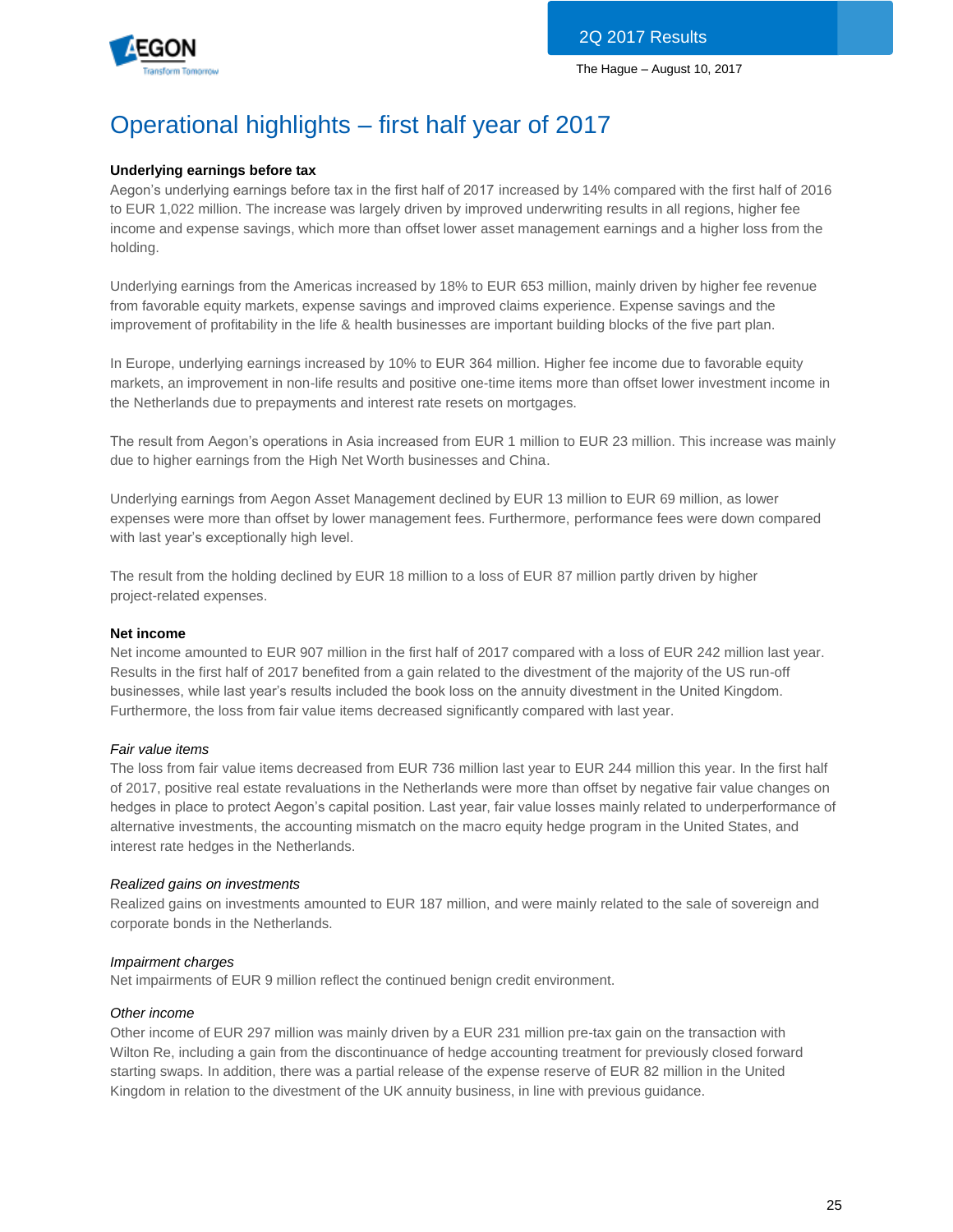

### *Run-off businesses*

The result from run-off businesses decreased to EUR 41 million, partly driven by the divestment of the majority of the run-off businesses, which were derecognized as of the second quarter of 2017.

### *Income tax*

Income tax amounted to EUR 387 million in the first half of 2017, which implies an effective tax rate for the first half of 2017 of 30%. The effective tax rate on underlying earnings was 28%.

## **Return on equity**

Return on equity increased by 70 basis points to 7.8% in the first half of 2017, mainly driven by higher net underlying earnings.

## **Operating expenses**

In the first half year of 2017, operating expenses increased by 5% to EUR 2.0 billion, as acquisitions in the United Kingdom, an increase in integration and restructuring expenses, adverse currency movements and the non-recurrence of one-time benefits in 2016 more than offset expense reductions.

### **Sales**

Sales were up by 25% to EUR 7.9 billion in the first half of 2017. This was mainly the result of an increase in gross deposits by 30% to EUR 68.8 billion. This increase was primarily driven by higher UK platform deposits mainly as a result of the Cofunds acquisition. In addition, asset management gross deposits increased as a result of higher gross inflows in the Americas. Net outflows amounted to EUR 3.5 billion, as the loss of an asset management contract in the United Kingdom related to the previous Guardian divestment and contract discontinuances in the business acquired from Mercer more than offset net inflows on Aegon's platform in the United Kingdom.

New life sales declined by 8% to EUR 469 million. Lower term life and indexed universal life sales in the United States, and lower sales following the exit from UK annuities were partly offset by strong critical illness sales in China.

New premium production for accident & health and general insurance increased by 4% to EUR 530 million as a result of favorable currency movements, and higher disability insurance sales in the Netherlands.

### **Market consistent value of new business**

The market consistent value of new business increased by 32% to EUR 306 million. The benefit from higher interest rates and strong sales in China more than offset lower pension sales in the Netherlands, as well as the exit from UK annuities. No market consistent value of new business is recognized on Cofunds deposits.

### **Revenue-generating investments**

Revenue-generating investments were up 10% during the first half of 2017 to EUR 817 billion, as the acquisition of Cofunds and favorable equity market movements more than offset adverse currency movements, the divestment of the majority of the US run-off business and net outflows.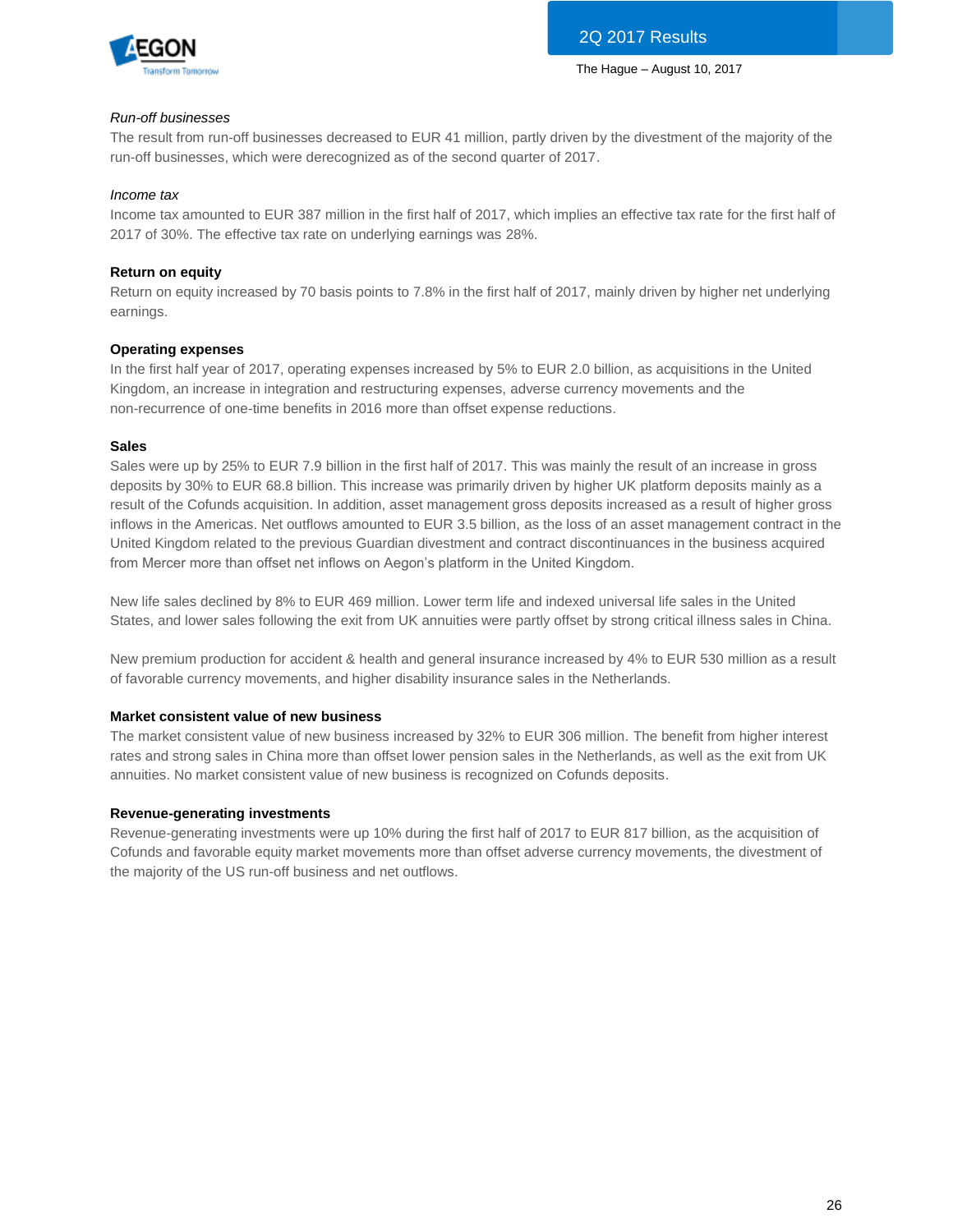

### **Capital management**

Shareholders' equity declined by EUR 0.5 billion compared with the end of 2016 to EUR 20.4 billion on June 30, 2017. The decrease was mainly driven adverse currency movements, dividend payments, and the impact of the reinsurance transaction with Wilton Re, which more than offset the positive impact of market movements on revaluation reserves. Aegon's shareholders' equity, excluding revaluation reserves and defined benefit plan remeasurements, declined to EUR 17.1 billion – or EUR 8.21 per common share – at the end of the first half of 2017. This was mainly driven by adverse currency movements which more than offset retained earnings. The gross leverage ratio improved by 40 basis points to 29.4% as a result of the positive impact of retained earnings.

Holding excess capital increased by EUR 0.2 billion to EUR 1.7 billion, of which EUR 500 million was used on July 18, 2017 to redeem EUR 500 million senior unsecured notes. The increase was mainly driven by EUR 0.6 billion dividends from the United States, Central & Eastern Europe and Asia, which were only partly offset by funding and operating expenses as well as the payment of the cash portion of the final 2016 dividend.

## **Capital generation**

Capital generation of the operating units, amounted to EUR 1.1 billion in the first half of 2017. Market impacts amounted to EUR 0.3 billion, mainly due to positive credit spread and interest rate movements in the Netherlands. One-time items amounted to EUR 0.3 billion, as the benefits from a reserving methodology change in Asia, derisking of the general account in the Netherlands and additional equity hedges put in place in the United Kingdom more than offset non-admissibility of deferred tax assets in the United States. Excluding market impacts and one-time items, capital generation amounted to EUR 0.6 billion in the first half of 2017.

## **Solvency II ratio**

Aegon has obtained approval from the DNB to amend the conversion methodology for its US business under Solvency II. This includes lowering of the conversion factor from 250% to 150% RBC and reducing own funds by 100% RBC requirement to reflect transferability restrictions. The change in methodology improves the quality of capital and comparability with European peers, and increases Aegon's group solvency ratio by 15%-points.

On a comparable basis, the group solvency ratio increased by 13%-points in the first half of 2017 as a result of the divestment of the majority of the US run-off businesses, the completion of the Rothesay Part VII transfer related to the divestment of the UK annuity book, and capital generation. These more than offset the impact of the acquisition of Cofunds and the final 2016 dividend. Including the change in conversion methodology for the US, Aegon's group solvency ratio increased from 157% to 185% during the first half of 2017.

The RBC ratio in the United States increased to an estimated 464% the first half of 2017, as the benefit from the divestment of the majority of the US run-off businesses and earnings more than offset dividends paid to the holding and non-admissibility of deferred tax assets. In the Netherlands, the Solvency II ratio increased to an estimated 144%, mainly as a result of positive market movements and derisking of the general account in the Netherlands. In the United Kingdom, the Solvency II ratio increased to an estimated 169%, mainly from lower capital requirements for equity risk as a result of hedges put in place to protect fee income and completion of the Rothesay Part VII transfer. These more than offset the acquisition of Cofunds.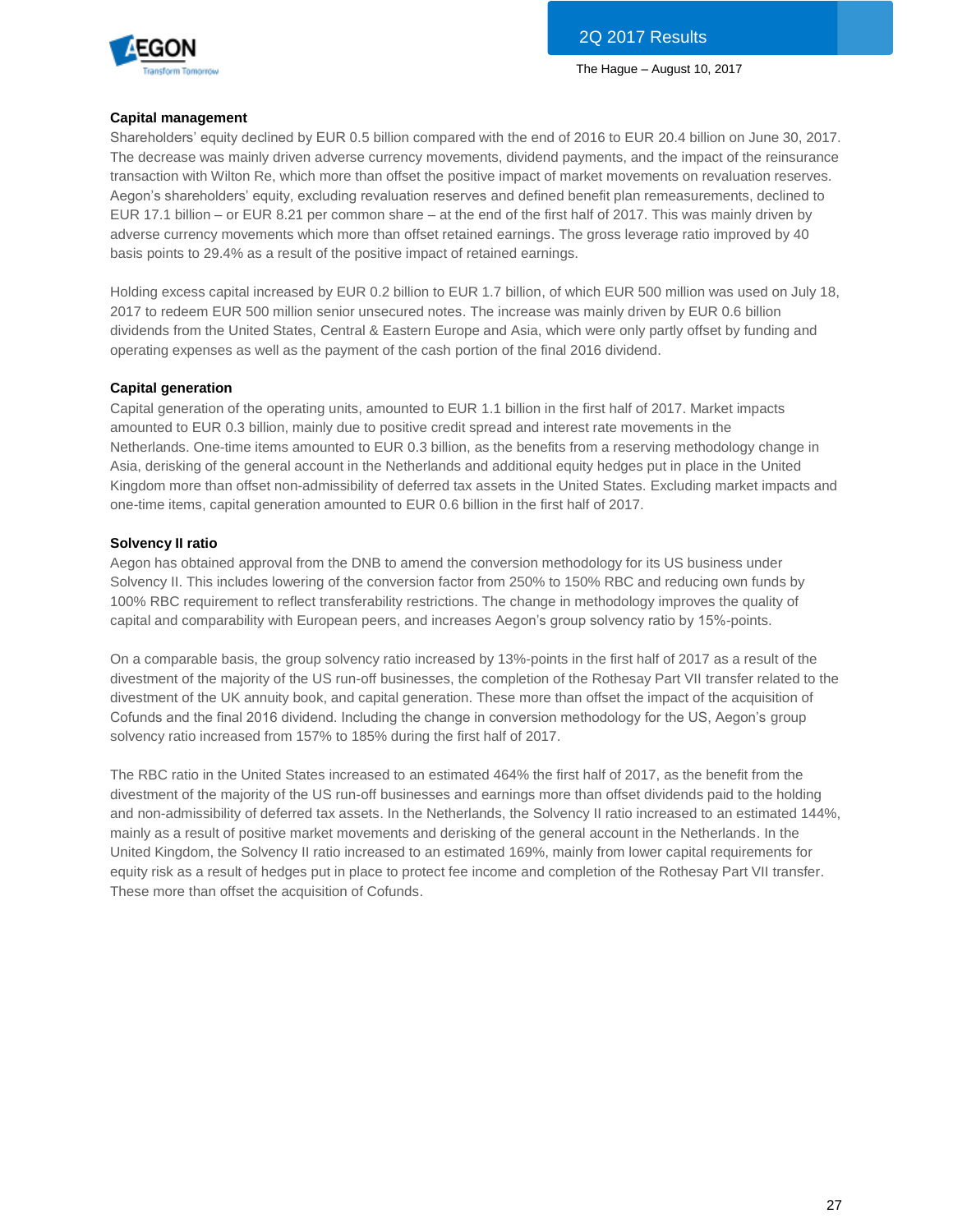

# Additional information

## **Presentation**

The conference call presentation is available on [aegon.com](http://www.aegon.com/results) as of 7.30 a.m. CET.

## **Supplements**

Aegon's 2Q 2017 Financial Supplement and Condensed Consolidated Interim Financial Statements are available on [aegon.com.](http://www.aegon.com/results)

## **Conference call including Q&A**

9:00 a.m. CET

Audio webcast on [aegon.com](http://www.aegon.com/results)

## **Dial-in numbers**

United States: +1 719 325 4756 United Kingdom: +44 330 336 9105 The Netherlands: +31 20 721 9251

Passcode: 557222

Two hours after the conference call, a replay will be available on [aegon.com.](http://www.aegon.com/results)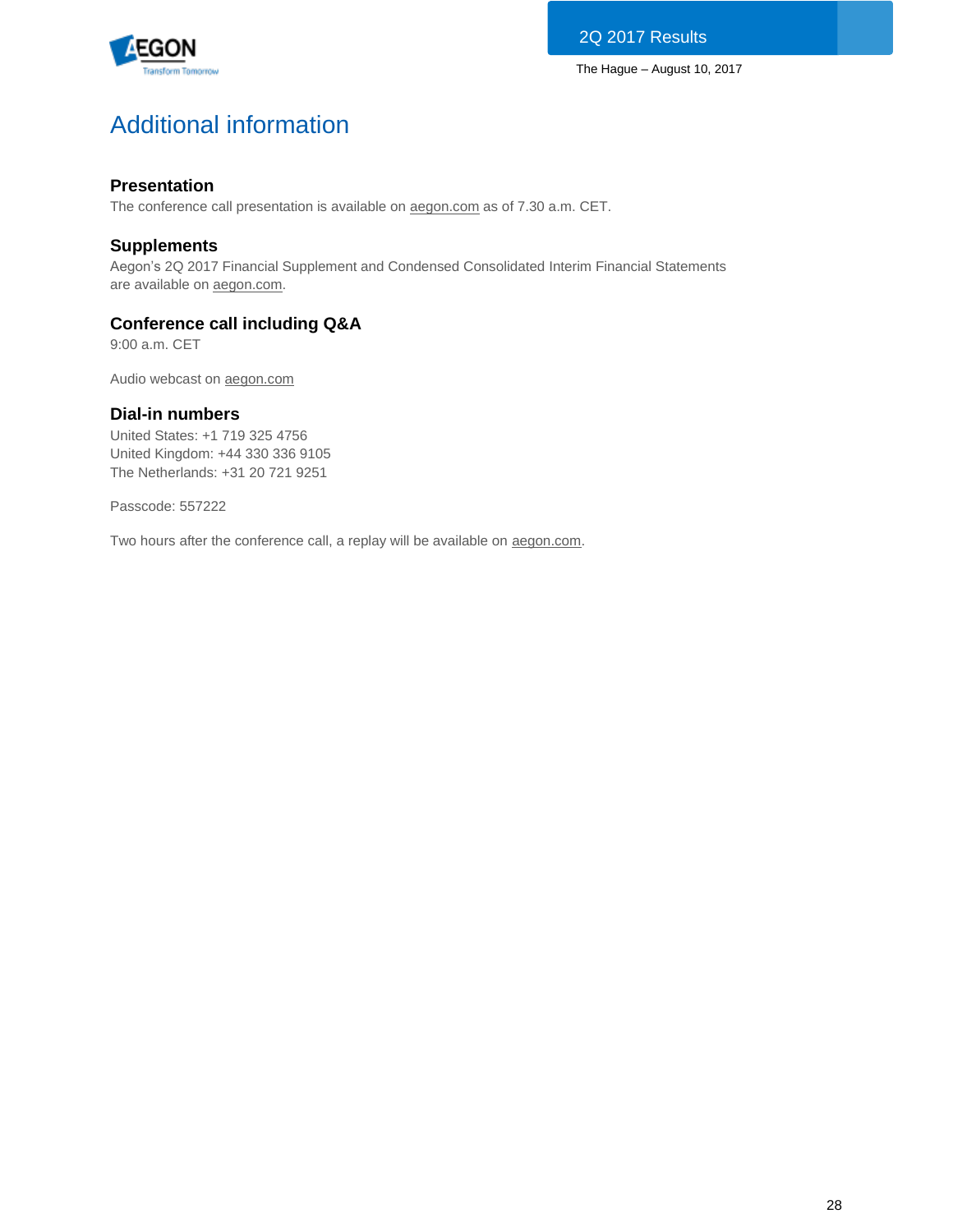

#### **Notes:**

1) For segment reporting purposes underlying earnings before tax, net underlying earnings, commissions and expenses, operating expenses, income tax (including joint ventures (jv's) and associated companies), income before tax (including jv's and associated **es:**<br>For segment reporting purposes underlying earnings before tax, net underlying earnings, commissions and expenses, operating<br>expenses, income tax (including joint ventures (jv's) and associated companies), income befo expenses of Aegon's joint ventures and Aegon's associates. Aegon believes that these non-IFRS measures provide meaningful information about the underlying results of Aegon's business, including insight into the financial measures that Aegon's senior management uses in managing the business. Among other things, Aegon's senior management is compensated based in part on Aegon's results against targets using the non-IFRS measures presented here. While other insurers in Aegon's peer group present substantially similar non-IFRS measures, the non-IFRS measures presented in this document may nevertheless differ from the non-IFRS measures presented by other insurers. There is no standardized meaning to these measures under IFRS or any other recognized set of accounting standards. Readers are cautioned to consider carefully the different ways in which Aegon and its peers present similar information before comparing them.

Aegon believes the non-IFRS measures shown herein, when read together with Aegon's reported IFRS financial statements, provide meaningful supplemental information for the investing public to evaluate Aegon's business after eliminating the impact of current IFRS accounting policies for financial instruments and insurance contracts, which embed a number of accounting policy alternatives that companies may select in presenting their results (i.e. companies can use different local GAAPs to measure the insurance contract liability) and that can make the comparability from period to period difficult.

For a definition of underlying earnings and the reconciliation from underlying earnings before tax to income before tax, being the most comparable IFRS measure, reference is made to Note 3 "Segment information" of Aegon's condensed consolidated interim financial statements.

Aegon segment reporting is based on the businesses as presented in internal reports that are regularly reviewed by the Executive Board which is regarded as the chief operating decision maker. For Europe, the underlying businesses (the Netherlands, United Kingdom including VA Europe, Central & Eastern Europe and Spain & Portugal) are separate operating segments which under IFRS 8 cannot be aggregated, therefore further details will be provided for these operating segments in the Europe section. statements.<br>Aegon segment reporting is based on the businesses as presented in internal reports that are regularly reviewed by the Executive<br>Board which is regarded as the chief operating decision maker. For Europe, the un Aegon segment reporting is based on the businesses as presented ir<br>Board which is regarded as the chief operating decision maker. For Ekingdom including VA Europe, Central & Eastern Europe and Spain & l<br>Cannot be aggregate Board which is regarded as the chief operating decision maker. For Europe, the underlying businesses (the Netherlands, United Kingdom including VA Europe, Central & Eastern Europe and Spain & Portugal) are separate operati

- 2)
- 3) Kingdom including VA Europe, Central & Eastern Europe and Spain & Portugal) are separate operating segments which under IFRS 8<br>cannot be aggregated, therefore further details will be provided for these operating segments i investment returns expected to be earned in the future in excess of risk free rates (swap curves), with the exception of an allowance for liquidity premium. The Swap curve is extrapolated beyond the last liquid point to an ultimate forward rate. The market consistent Sales is defined as new recurring premiums plus 1/10 of single premiums plus 1/10 of gross deposits plus new premium production accident and health plus new premium production general insurance.<br>The present value, at point value margin for non-hedgeable non-financial risks and the costs of non-hedgeable stranded capital. value of new business is calculated on a post tax basis, after allowing for the time value financial options and quarentees, a market
- 4) Return on equity is a ratio calculated by dividing the net underlying earnings after cost of leverage, by the average shareholders'<br>equity excluding the revaluation reserve, cash flow hedge reserve and remeasurement to the
- 5) Included in other income/(charges) are income/charges made to policyholders with respect to income tax in the United Kingdom.
- 6) Includes production on investment contracts without a discretionary participation feature of which the proceeds are not recognized as revenues but are directly added to Aegon's investment contract liabilities for UK.
- 7)  $APE = recurring$  premium + 1/10 single premium.
- 8) equity excluding the revaluation reserve, cash how hedge reserve and remeasurement to the delined benefit plans.<br>Included in other income/(charges) are income/charges made to policyholders with respect to income tax in the projected using assumptions and projection periods that are consistent with those used to calculate the market consistent value of PVNBP: Present value of new business premiums (PVNBP) is the premiums for the new business sold during the reporting period, projected using assumptions and projection periods that are consistent with those used to calcula extrapolated beyond the last liquid point to an ultimate forward rate.
- 9) Reconciliation of operating expenses, used for segment reporting, to Aegon's IFRS based operating expenses.

|                                                   |       | 20 2017 YTD 2017 |
|---------------------------------------------------|-------|------------------|
| Employee expenses                                 | 569   | 1,159            |
| Administrative expenses                           | 379   | 719              |
| Operating expenses for IFRS reporting             | 948   | 1,878            |
| Operating expenses related to jv's and associates | 53    | 106              |
| Operating expenses in earnings release            | 1.001 | 1,984            |

- 10) on a proportionate basis.
- <sup>11a)</sup> Capital Generation reflects the sum of the return on free surplus, earnings on in-force business, release of required surplus on in-force **Operating expenses in earnings release** 1,001 1,984<br>New life sales, gross deposits and net deposits data include results from Aegon's joint ventures and Aegon's associates consolidated<br>On a proportionate basis.<br>Capital Ge New life sales, gross deposits and net deposits data include results from Aegon's joint ventures and Aegon's associates consolidate<br>on a proportionate basis.<br>Capital Generation reflects the sum of the return on free surplu on a proportionate basis.<br>Capital Generation reflects the sum of the return on free surplus, earnings on in-force business, release of required surplus on in-force<br>business reduced by new business first year strain and req that may be available at the holding company. Because elements of Capital Generation are calculated in accordance with local solvency requirements rather than in accordance with any recognized body of accounting principles, there is no IFRS financial measure that is directly comparable to Capital Generation.
- 11b) The calculation of the Solvency II capital surplus and ratio are based on Solvency II requirements. For insurance entities in Solvency II equivalent regimes (United States, Bermuda and Brazil) local regulatory solvency measurements are used. Specifically, required capital for the regulated entities in the US is calculated as one and a half times (150%) the upper end of the Company Action Level range (200% of Authorized Control Level) as applied by the National Association of Insurance Commissioners in the US, while the own funds is calculated by applying a haircut to available capital under the local regulatory solvency measurement of one time (100%) the upper end of the Company Action Level range. For entities in financial sectors other than the insurance sector, the solvency requirements of the appropriate regulatory framework are taken into account in the group ratio. The group ratio does not include Aegon Bank N.V. As the UK With-Profit funds is ring fenced, no surplus is taken into account regarding the UK With-Profit funds for Aegon UK and Group numbers.

12) The results in this release are unaudited.

13) As from 2017 the Cofunds business in the UK is included in this line as well.